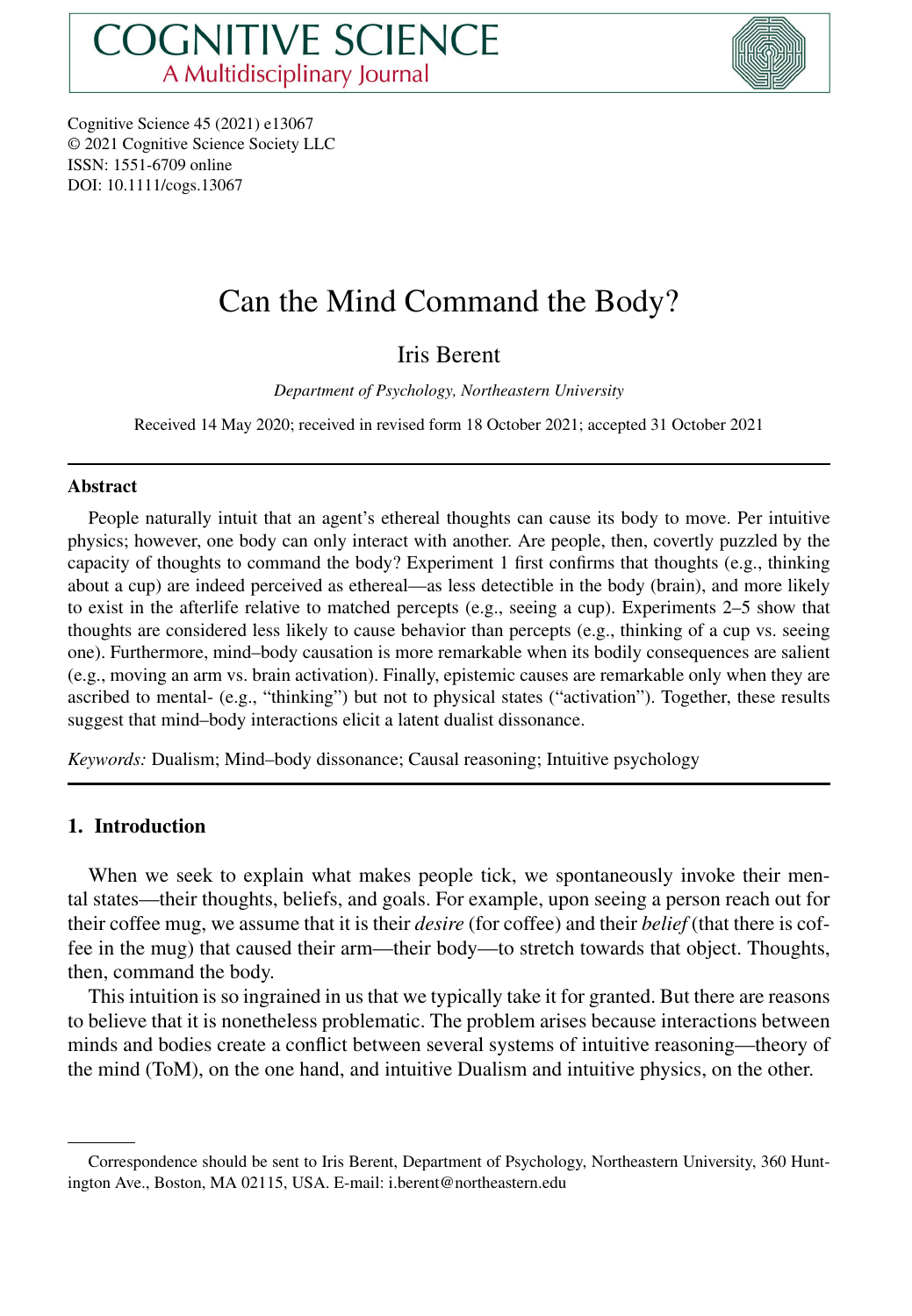If this analysis is correct, then, familiar as it is, the notion that thoughts cause behavior may not be perfectly comfortable for people to entertain—such mind–body interactions ought to elicit a *cognitive dissonance*. Here, I outline how this dissonance might arise. The series of experiments that follows explores whether such a dissonance exists.

# *1.1. How we reason about agents' behavior: ToM, dualism, and intuitive physics*

From an early age, people consider agents as distinct from objects. For example, eightmonth-old infants seem to expect self-propelled agents to have insides, but they do not expect the same of inanimate objects (Setoh, Wu, Baillargeon, & Gelman, 2013). Furthermore, people (adults and infants) invoke different principles to explain the trajectories of objects and agents.

When we see a stationary object launch, we expect its motion to arise from contact with another object. Furthermore, we expect the moving object to be cohesive and to proceed on a continuous path. So do young infants (Spelke, 1994; Spelke & Kinzler, 2007; Spelke, Breinlinger, Macomber, & Jacobson, 1992) and indeed, newborns (Mascalzoni, Regolin, Vallortigara, & Simion, 2013). In our minds, then, objects abide by the laws of *intuitive physics* contact, cohesion, and continuity (Spelke, 1994; Spelke et al., 1992; Spelke & Kinzler, 2007). And there is ample evidence that these intuitive physical principles continue to guide reasoning in adults (McCloskey & Kohl, 1983; Shtulman, 2017).

But when we reason about agents, we are not the least surprised to see them move on their own accord. Infants do the same. Infants do not expect agents to move by contact or to follow continuous paths—an expectation that stands in sharp contrast to the one they apply towards objects (Kuhlmeier, Bloom, & Wynn, 2004; Spelke, Phillips, & Woodward, 1995). The behavior of agents, then, seems to arise from distinct causes.

We consider agents as different from objects because we are equipped with an intuitive *theory of mind* (ToM; Baron-Cohen, Leslie, & Frith, 1985; Leslie, 1987; Leslie, Friedman, & German, 2004). People, including young infants (Onishi & Baillargeon, 2005), believe that agents possess minds, distinct from one's own, and they ascribe the behavior of agents to their mental states—to their knowledge, beliefs, and goals. For example, when infants see a hand reach towards an object, they would expect the hand to consistently approach the same object even when its location has changed, but they would not expect the same if the hand were replaced by a similar-looking object (a moving rod; Woodward, 1998). Infants further distinguish certain agents from others, depending on their presumed attributes. Infants prefer "helpers" to "hinderers" (Hamlin, Wynn, & Bloom, 2007, 2010; Hamlin, Ullman, Tenenbaum, Goodman, & Baker, 2013; Hamlin, Wynn, Bloom, & Mahajan, 2011), and this preference is best explained by the hypothesis that infants attribute to agents mental states (Hamlin et al., 2013). Thus, from an early age, people recognize that the actions of agents depend on their mental states, and that mental states can command bodies to act.

The different core principles we invoke to reason about objects and agents could explain why people (adults and children) are demonstrably intuitive dualists—why they tacitly consider the mind as immaterial, distinct from the body (e.g., Bloom, 2004). For example, people believe that a duplicate of a person would only maintain the person's physical traits (e.g.,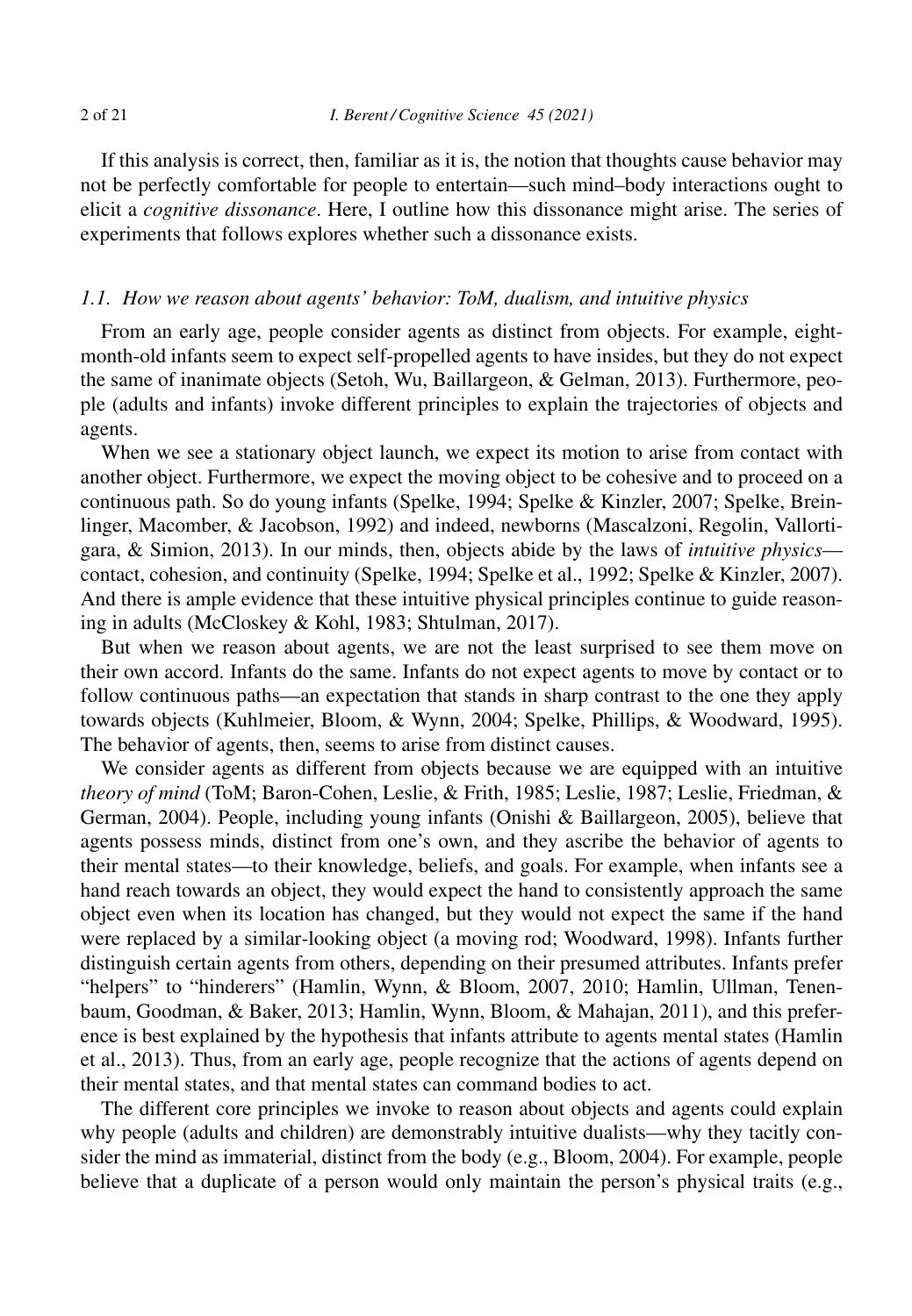hair color), not their thoughts (e.g., knowing their name; Forstmann & Burgmer, 2015). But when people consider the afterlife (Bering, McLeod, & Shackelford, 2005), or "mindswitching" scenarios (Cohen & Barrett, 2008; Cohen, Burdett, Knight, & Barrett, 2011), now it is thoughts that are considered more likely to persist (in the afterlife) or transfer (in mindswitching scenarios). Dualist beliefs can be further manipulated experimentally, and when people are primed to consider bodies and minds as distinct, they are less likely to engage in healthy behaviors (Forstmann, Burgmer, & Mussweiler, 2012) and more likely to entertain the afterlife (Heflick, Goldenberg, Hart, & Kamp, 2015).

This intuitive dualist perspective arises already in young children (Bering & Bjorklund, 2004; Hood, Gjersoe, & Bloom, 2012), across cultures (Astuti & Harris, 2008; Bering, Blasi, & Bjorklund, 2005; Boyer, 2018; Cohen & Barrett, 2008; Cohen et al., 2011; Harris & Giménez, 2005; Lane, Zhu, Evans, & Wellman, 2016; Slingerland & Chudek, 2011; Watson-Jones, Busch, Harris, & Legare, 2017), and even in a society that does not engage in discussions of people's minds (i.e., in a "mind opacity" society; Chudek, McNamara, Birch, Bloom, & Henrich, 2018). These results suggest that like ToM and intuitive physics, dualism is an intuitive, and possibly, universal human belief that guides our understanding of agents. And as noted, we attribute agents' behavior to their mental states.

But while this mentalistic reasoning comes to us naturally, it might nonetheless present a challenge to intuitive cognition. The challenge arises because the attribution of agents' behaviors to their mental states puts three intuitive systems on a direct path to collision: ToM, intuitive dualism, and intuitive physics.

#### *1.2. The dualist dissonance*

Consider, again, the intuitive constraints that govern our understanding of agents. Per ToM, the behavior of agents arises from their mental states. And given our intuitive dualist stance, we consider mental states as ethereal, distinct from the body.

So when the dualist attributes agents' behavior to their thoughts, they effectively presume that the immaterial mind (e.g., the agent's thoughts) can cause motion in matter (the agent's hand; see Fig. 1).

This presumption, however, is problematic because the bodies of agents can also be seen as objects, much like a ball (Bloom, 2004). And, as noted, per intuitive physics, one object (e.g., a hand) can move only by contact with another object (Spelke, 1994). Interactions between the disembodied mind and matter are thus impossible—they ought to elicit a mind–body dissonance, summarized in (1).

#### 1. The dualist dissonance.

a. Per ToM, the behavior of agents (i.e., changes in their bodies) is caused by their mental states.

• Per *dualism*, the mind is ethereal, distinct from the body.

- b. Per *intuitive physics*, bodies can only interact by contact with other bodies.
- c. Mental states cannot cause behavior.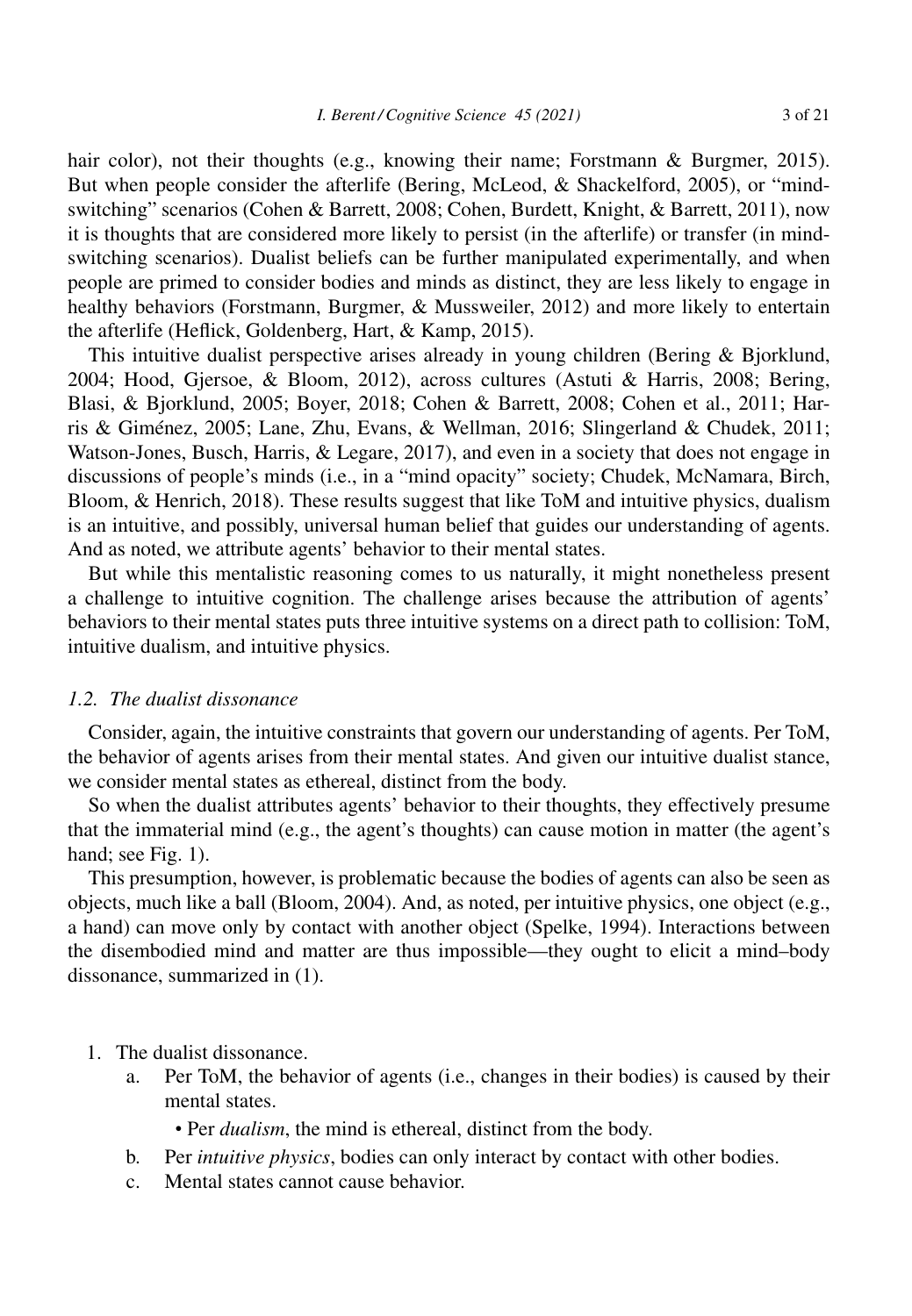

Fig 1. The putative mind–body dissonance.

Are people, then, covertly puzzled by their own presumption that thoughts can command the body? At first blush, this possibility seems unlikely, as mentalistic explanations (ones that invoke mental causes) are ubiquitous. Still, ubiquity does not prove that mentalistic explanations are dissonance-free. Instead, mentalistic explanations might be endorsed simply because they are the best available. So, although people ultimately endorse mentalistic explanations of behavior, these explanations might still incur a hidden psychological cost. In Appendix I (in the Supplementary Information), I detail how this cost might be captured within the computational framework of optimality theory (Prince & Smolensky, 1993/2004; Smolensky, 2006). Our goal here is to evaluate whether this cost—the hallmark of the putative mind–body dissonance—indeed exists.

#### *1.3. The instigators of the mind–body dissonance*

To evaluate whether a mind–body dissonance exists, we ought to take a closer look at its instigators. We expect factors that accentuate the mind–body dissonance to elicit stronger puzzlement. To the extent that people's responses to mentalistic causation are lawfully predicted by these factors, this would provide evidence that a dissonance exists. Here, we consider three such factors.

One factor is the perception of mentalistic causes as *disembodied***.** Past research has shown that people do not consider all mental states as equally ethereal (Berent, Platt, & Sandoboe, 2021). In these studies, the embodiment of psychological traits was gauged by asking participants to intuit whether these traits would likely "show up" in a brain scan, or transfer to a replica of a donor's body (Berent et al., 2021). Results showed that epistemic traits (e.g., abstract concepts) were perceived as less embodied than non-epistemic traits, such as sensations, actions, and emotions. In contrast, when participants were asked to reason about the afterlife (after the demise of the body), they now considered epistemic traits as more likely to persist. The double dissociation between the probe (embodiment in the brain/replication vs. persistence in the afterlife) and trait (epistemic or not) suggests that epistemic traits are indeed perceived as disembodied (relative to non-epistemic traits).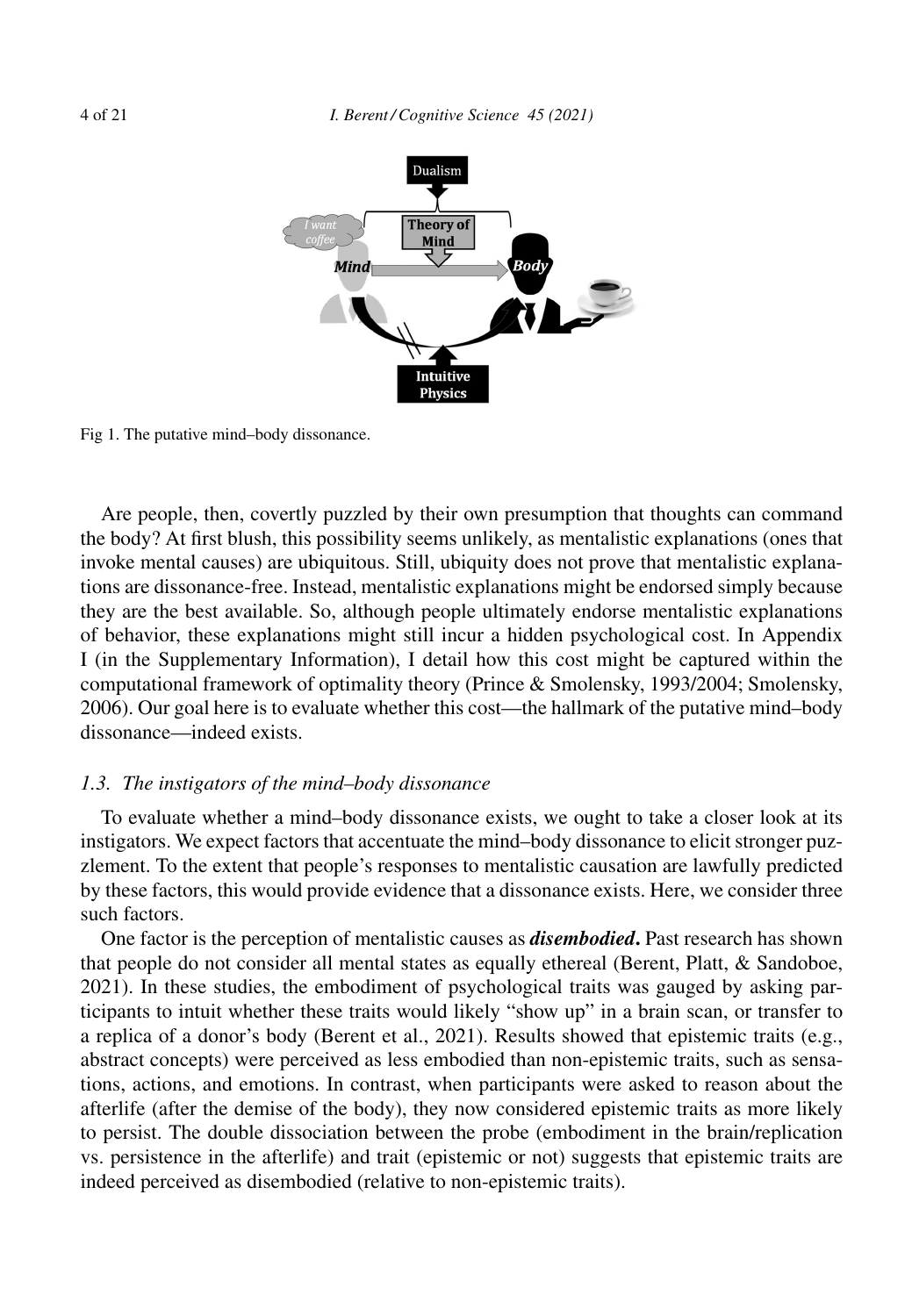Now, if the ethereal mind cannot command the body, and if thoughts are perceived as ethereal (i.e., disembodied), then the effect of *thoughts* (i.e., epistemic states) on behavior (i.e., on the body) should be particularly puzzling, more so than matched sensory causes. For example, the notion that thinking about a cup can command one's arm to move should appear more puzzling than the notion that seeing a cup can elicit the same behavior. Our principal prediction, then, is that *epistemic causes of behavior should elicit the strongest dissonance*, hence, puzzlement.

The dissonance theory advanced here further predicts that the puzzlement at mind–body interactions (i.e., dissonance) should depend on two additional factors. One is the *salience* of mind–body interactions: salient interactions between mind and body (e.g., the effect of thoughts on moving one's arm, externally) should be more surprising than covert interactions (e.g., the effect of thoughts on internal brain activation). Finally, this puzzlement should only emerge when the cause of behavior is described in *mentalistic* terms (e.g., as thoughts) but not when the cause is captured in physicalist terms (e.g., the states of the brain, or computer hardware).

Before we can evaluate these three predictions, Experiment 1 first shows that thoughts are indeed perceived as less materially embodied than percepts. The previous results of Berent et al. (2021) suggest that might be the case, but their findings are limited, inasmuch as epistemic and non-epistemic states were not strictly matched for their semantic properties. Moreover, non-epistemic states were heterogeneous (including percepts, actions, and emotions), not thoughts and percepts specifically. To demonstrate that the specific traits that inform our present inquiry indeed differ with respect to their perceived embodiment, Experiment 1 first seeks to replicate the previous findings of Berent et al. for this new set of materials.

Experiments 2–5 next evaluate whether thoughts are more puzzling causes of behavior and whether this puzzlement depends on both the salience of the bodily effect and the mentalistic status of its cause.

#### **2. Are thoughts more ethereal than percepts?**

#### *2.1. Experiment 1: Brain activation versus the afterlife*

Experiments 1 tested the hypothesis that thoughts are considered more ethereal than matched percepts. For example, is seeing a cup considered less material than thinking about one?

To find out, Experiment 1 asked two groups of participants to evaluate the anchoring of matched percepts (seeing an object) and thoughts (thinking about an object) in the material body. One group was asked to indicate whether thoughts and percepts manifest in the body in the brain. To determine whether these responses reflect embodiment (rather than other features of these traits, such as complexity and abstraction), a second group of participants was invited to evaluate the converse—how likely thoughts and percepts are to exist in the afterlife, upon the body's demise.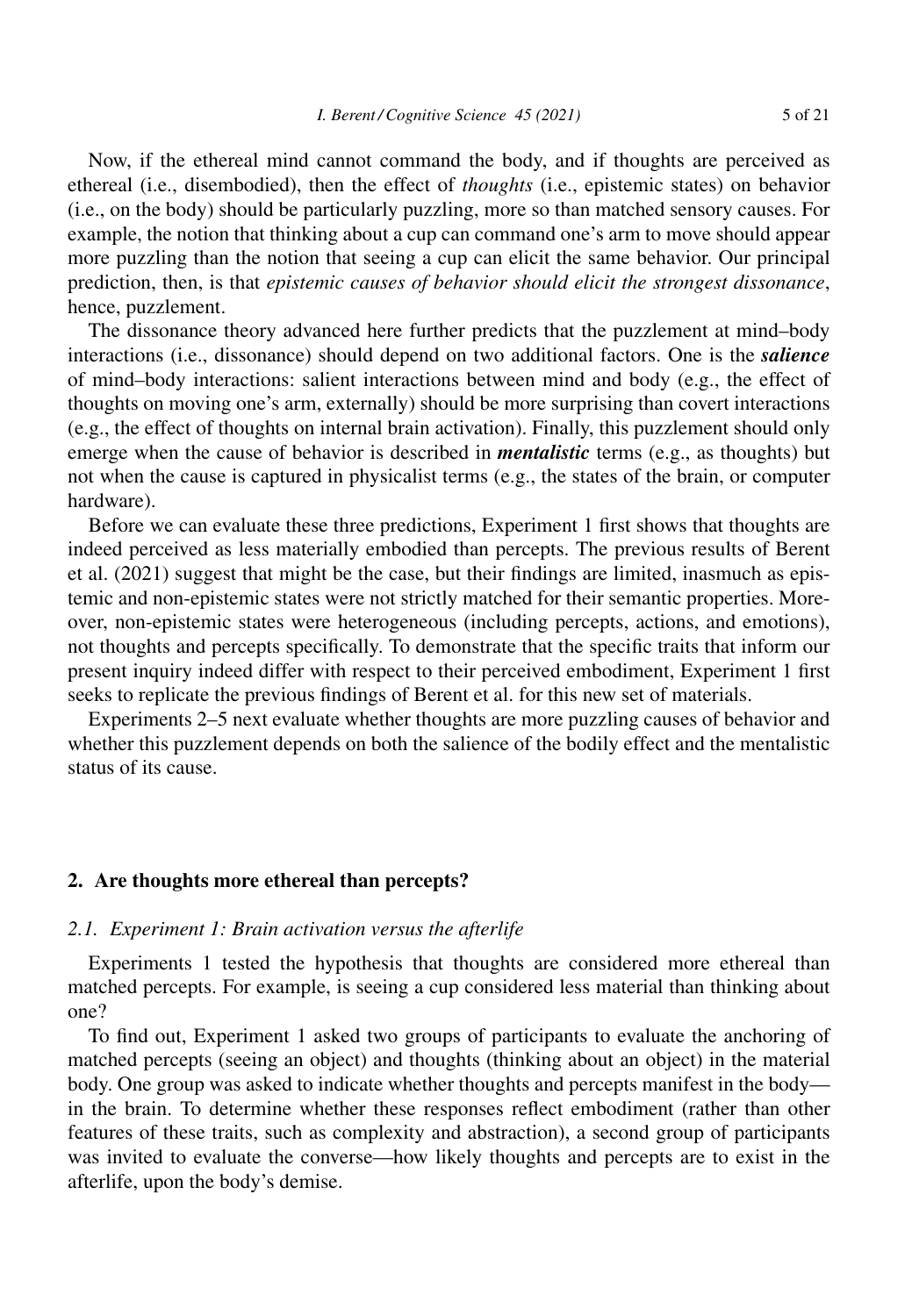If thoughts are perceived as relatively disembodied, then participants should consider thoughts as less likely to "show up" in the brain, but as more likely to exist in the afterlife (relative to matched percepts). If percepts are further embodied, then they should be more detectible in the bodily (i.e., in the "brain") than the "afterlife" probe. Thoughts, by contrast, should be less affected by the probe, as educated participants link thoughts to the brain. Accordingly, the experimental probe (brain vs. afterlife) should exert a stronger effect on percepts than on thoughts.

# *2.1.1. Methods*

*2.1.1.1. Participants* Experiment 1 included two groups of 40 participants (a total of 80 participants). Participants were adult native English speakers, and they were recruited from Prolific.

The selection of sample size was informed by related research (Berent et al., 2021). In this and subsequent experiments, the sample size was set to  $N = 40$  per group. For experiments that involve between-group comparisons, the total sample size was set accordingly  $(N = 80)$ , for two-group, between-subject designs); all experiments using a single group (i.e., withinsubject designs) employed 40 participants each. Experiments 1–5 each employed a unique set of participants.

*2.1.1.2. Materials* Experiment 1 invited two groups of participants to compare matched thoughts and percepts. One group evaluated the likelihood that a particular sensory percept (seeing coffee brewing on the kitchen counter) and a matched thought (thinking "I'm dying for some coffee") would each elicit a specific pattern of activation in the brain. A second group of participants considered the afterlife. The instructions acknowledged that "whether the afterlife exists is unknown. Here, however, we invite you to suppose that the afterlife exists." With this in mind, participants were asked to evaluate the likelihood that a person in the afterlife would be able to see an object, such as a particular cup, or think about that object (without actually seeing it).

2.1.1.3. Procedure Participants first rated (on a  $1-7$  scale;  $1 =$  very unlikely;  $7 =$  very likely) percepts and thoughts; one group indicated the likelihood that the percepts/thoughts would elicit a specific pattern of activation in the brain; the second group rated their likelihood to exist in the afterlife. After making the rating responses, participants made a forced choice as to which of the two (percepts/thoughts) would be more likely to be detected/exist. For each task, the order of the two options was randomized. To protect against bot responses, participants were asked to provide a brief justification of their response. The materials for all experiments are provided in Appendix II in the Supplementary Information.

# *2.1.2. Results*

*2.1.2.1. Rating results* Fig. 2 plots the ratings of thoughts and percepts; in this and all subsequent experiments, error bars for the rating data are normalized standard errors (Morey, 2008).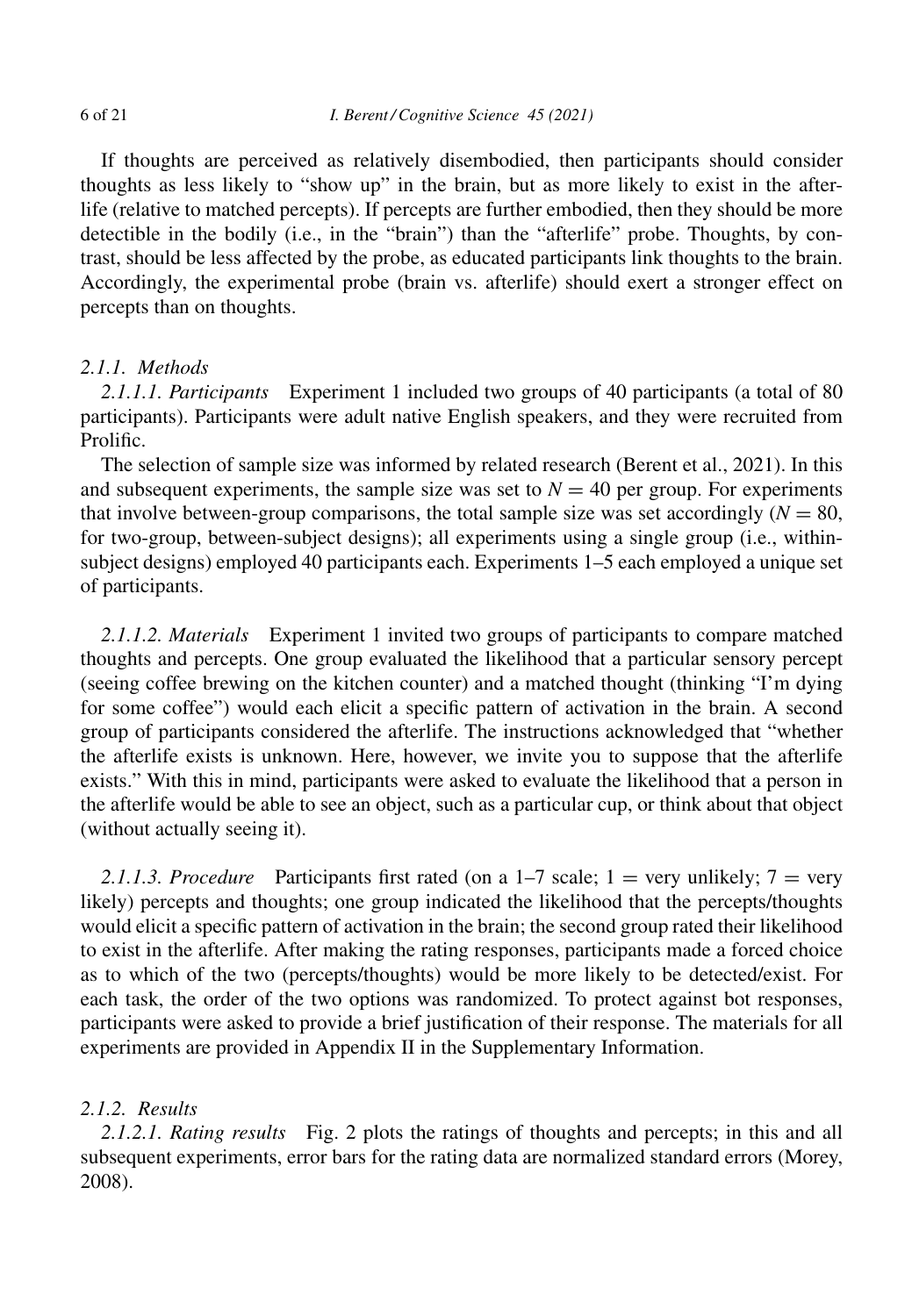

Fig 2. The perceived materiality of percepts and thoughts. Panel A plots the mean ratings; Panel B plots the proportion of "thoughts" choices. In this and all subsequent figures, the dotted line indicates chance level.

An inspection of the means suggests that the experimental probe—whether participants considered the brain or the afterlife—strongly affected responses to percepts, but not to thoughts. Additionally, thoughts were somewhat less likely to be detectible in the brain but somewhat more likely to persist in the afterlife (relative to percepts).

A 2 Mental State (Percept/thought)  $\times$  2 Probe (Brain/Afterlife) ANOVA yielded a reliable interaction (*F*(1,78) = 4.46,  $p = .04$ ,  $\eta^2$ <sub>p</sub> = 0.054). The main effects of Probe (*F*(1,78) = 3.00,  $p = .09$ ,  $\eta^2$ <sub>p</sub> = 0.037) and Mental State (*F* < 1) were not significant.

The simple main effect of Probe (i.e., the Brain vs. Afterlife probes) was reliable for percepts  $(F(1,78) = 5.78, p = .02, d = 0.545)$ , as people considered percepts more likely to be detected in the Brain than in the Afterlife probe. Probe type, however, did not modulate responses to thoughts (for the simple main effect of Experiment,  $F < 1$ ). Additionally, the simple main effect of Mental State was significant for the Afterlife  $(F(1,78) = 3.12, p = .04,$ one-tailed  $d = 0.195$ , but not for the Brain probe  $(F(1,78) = 1.49, p < .23, d = 0.248)$ .

*2.1.2.2. Forced choice* Fig. 2 provides the forced choice response. In this and all subsequent experiments, error bars for the forced choice data are 95% confidence intervals.

When asked to make a forced choice, participants considered thoughts as less likely to be detected in the brain than percepts, as the proportion of "thought" responses was significantly lower than chance  $(M = 0.33, p = .04$ ; Exact binomial test). In contrast, when participants considered the Afterlife, the proportion of "thought" responses was significantly higher than chance ( $M = 0.75$ ,  $p = .002$ ; Exact binomial test). Additionally, the proportion of "thought" responses was significantly higher for the Afterlife relative to the Brain probe ( $Z = -3.81$ ,  $p < .0001; H = 0.881$ .

#### *2.1.3. Discussion*

Experiment 1 shows that thoughts and percepts dissociate with respect to their perceived anchoring in the body. Replicating past research (Berent et al., 2021), participants considered percepts more likely to be detected in the body (in the brain), whereas thoughts were considered more likely to persist upon the body's demise—in the afterlife (e.g., Bering &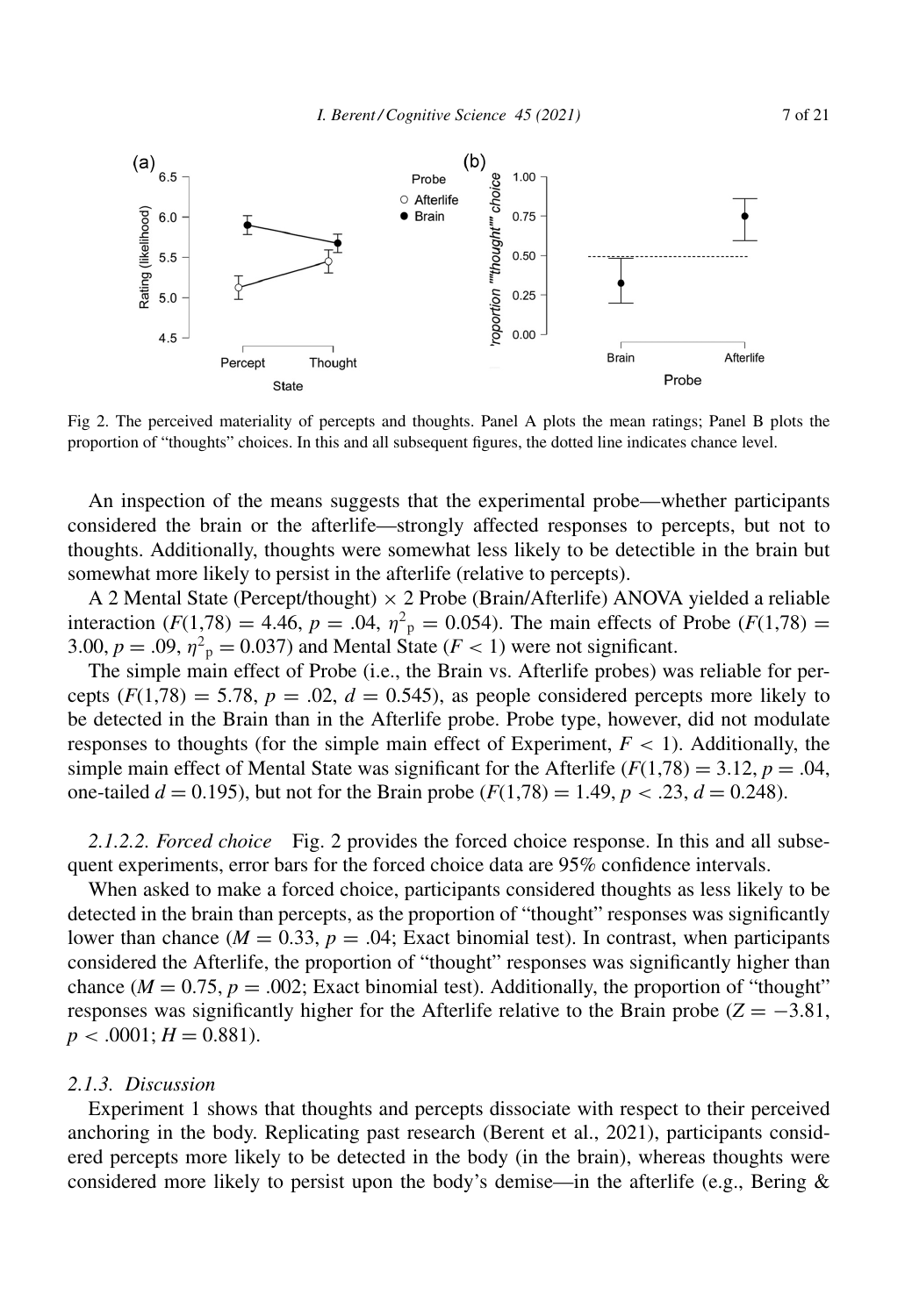Bjorklund, 2004). The present results, however, are the first to demonstrate this double dissociation when thoughts and percepts are strictly matched.

This dissociation indicates a psychological bias, as science shows that all mental states are brain states. That educated adults exhibited such bias is remarkable: even children know that the brain is the home of thoughts (Gottfried, Gelman, & Schultz, 1999). This formal knowledge can explain why participants explicitly deemed thoughts as disembodied only when pressed to make a forced choice.

Free ratings, however, still indicated that thoughts are equally likely to be detected physically (in the brain) and metaphysically (in the afterlife). While these afterlife rating responses do not necessarily mean that people endorse the afterlife (as the experimental task instructed them to presume that the afterlife exists), it is nonetheless remarkable that afterlife metaphysical convictions were stronger for thoughts than for percepts.

People thus consider thought as less material than percepts. This conclusion opens the stage to asking whether laypeople are indeed puzzled by the capacity of thoughts to command the body. Experiments 2–3 evaluate this question.

#### **3. Can one's thoughts command the body?**

#### *3.1. Experiment 2: Human versus robot*

Experiment 2 invited people to evaluate the capacity of matched mental states to cause behavior—the movement of an arm in an agent. We evaluated two types of agents—human and robotic; each such agent, in turn, was considered by a distinct group of participants. Thus, one group of participants contrasted the propensity of a person's thoughts and percepts to command action in a robotic arm; another group evaluated one's command of one's own arm.

If people believe that (a) one physical body can only interact with another, and that (b) thoughts are disembodied (more than percepts), then (c) the capacity of thoughts to command bodily actions should be more remarkable than percepts.

#### *3.1.1. Methods*

*3.1.1.1. Participants* Two groups of participants (N = 40 each) took part in Experiment 2. These participants were adult, native English speakers, and they were recruited from Prolific. One participant submitted partial rating responses.

*3.1.1.2. Materials* In Experiment 2, we asked two groups of participants to contrast the capacity of two matched mental states—a percept and a thought—to cause an agent's arm to move.

*(a) Robotic arm.* One group of participants compared the potential of thoughts and percepts to elicit action in a **robotic arm**. Participants considered a futuristic situation in which a scientist could detect a person's mental states—their percepts and thoughts—from their brain activity. To demonstrate that science can discern what a person sees/thinks, the scientists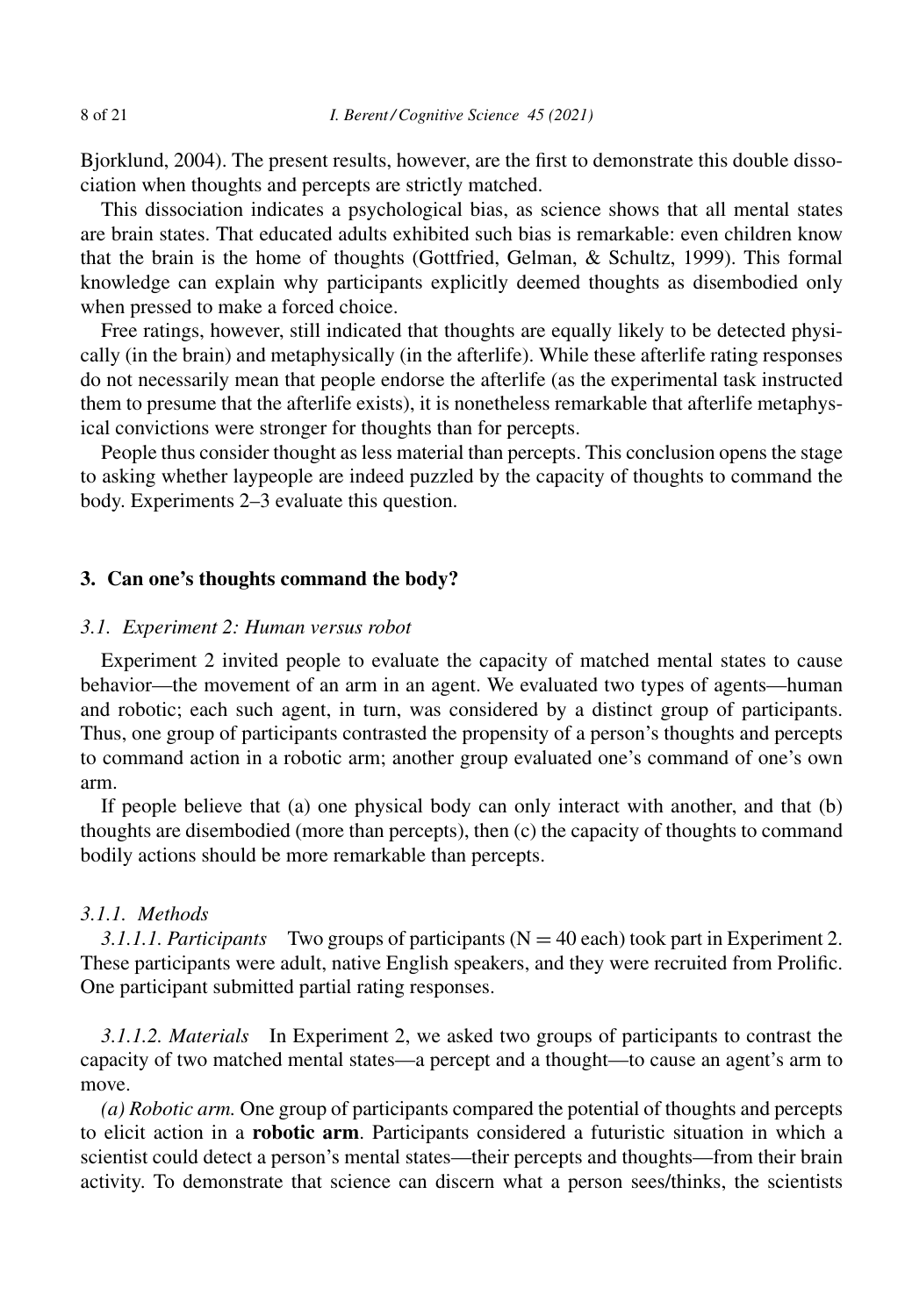would download the person's brain activity and link this information to a robotic arm. If the person were to *perceive* a cup, then the robot's arm would move towards a cup (as opposed to a bowl); if the person were to *think* of a cup (without seeing one), the same action of the robot's arm would follow. In essence, then, what's in the person's mind—either the sensory impression of a cup or the specific thought of a cup—would effectively make a robot's arm move towards the cup. Participants were asked to evaluate how remarkable this possibility would be.

The robotic vignette was administered in two versions, assigned to two subgroups of participants ( $N = 20$  each). These versions differed only in so far as one version explicitly noted that the robot was tested in another room, so it was clearly unable to actually see the object perceived by the person (in the other version, this fact was implicit).

*(b) Human agent.* A second group of participants evaluated a **human** agent. Participants were presented with a quotidian situation whereby a person's mental states cause one's own arm to move. The experiment contrasted two mental states. One captured a sensory percept, such as "you *seeing* the coffee brewing on the counter"; another featured a thought, such as "you *thinking* 'I'm dying for some coffee'." Participants were asked to evaluate how surprising it would be that these mental states could cause one's arm to move towards the coffeemaker.

Participants were told that "We are so used to the fact that our percepts and thoughts command our body to act that we rarely stop and think about it. But how is it that your perceptions and thoughts make your body move? Please think about it for a moment. We aren't asking you to come up with a scientific explanation of how this all happens. Instead, we invite you to simply connect to your gut reaction, and just tell us how it all "feels." Do you find it surprising? Furthermore, how would you compare the effect of percepts and thoughts?"

*3.1.1.3. Procedure* As in Experiment 1, participants first rated each of the two situations (seeing vs. thinking) on a 1–7 scale (1 = not surprising at all;  $7 =$  astonishing); they next chose which of the two would be more surprising. To protect against bot responses, participants were asked to provide a brief justification of their response. In each task, the order of the two choices was randomized.

#### *3.1.2. Results and discussion*

*3.1.2.1. Rating results* Fig. 3 plots the responses for thoughts and percepts. As would be expected, the effect of one's mental states (percepts and thoughts) on the arm of a robotic agent was more surprising than on one's own arm (in the everyday scenario involving the human agent). Remarkably, people were more surprised that thoughts could cause an arm to move than percepts, and this was the case across agents.

A 2 Mental State (Percepts/thoughts)  $\times$  2 Agent (Human/Robot) ANOVA<sup>1</sup> yielded a reliable effect of Agent (*F*(1,77) = 76.22,  $p = \langle .001, \eta^2 \rangle = 0.497$ ), as people considered the

<sup>&</sup>lt;sup>1</sup> Recall that responses to the "Robot" condition were obtained from two vignettes (see Methods). Before conducting the omnibus ANOVA, we thus conducted a separate analysis of the Robot condition, in order to confirm that response to the two vignettes did not differ. A 2 Trait  $\times$  2 Vignette ANOVA yielded no effect of Vignette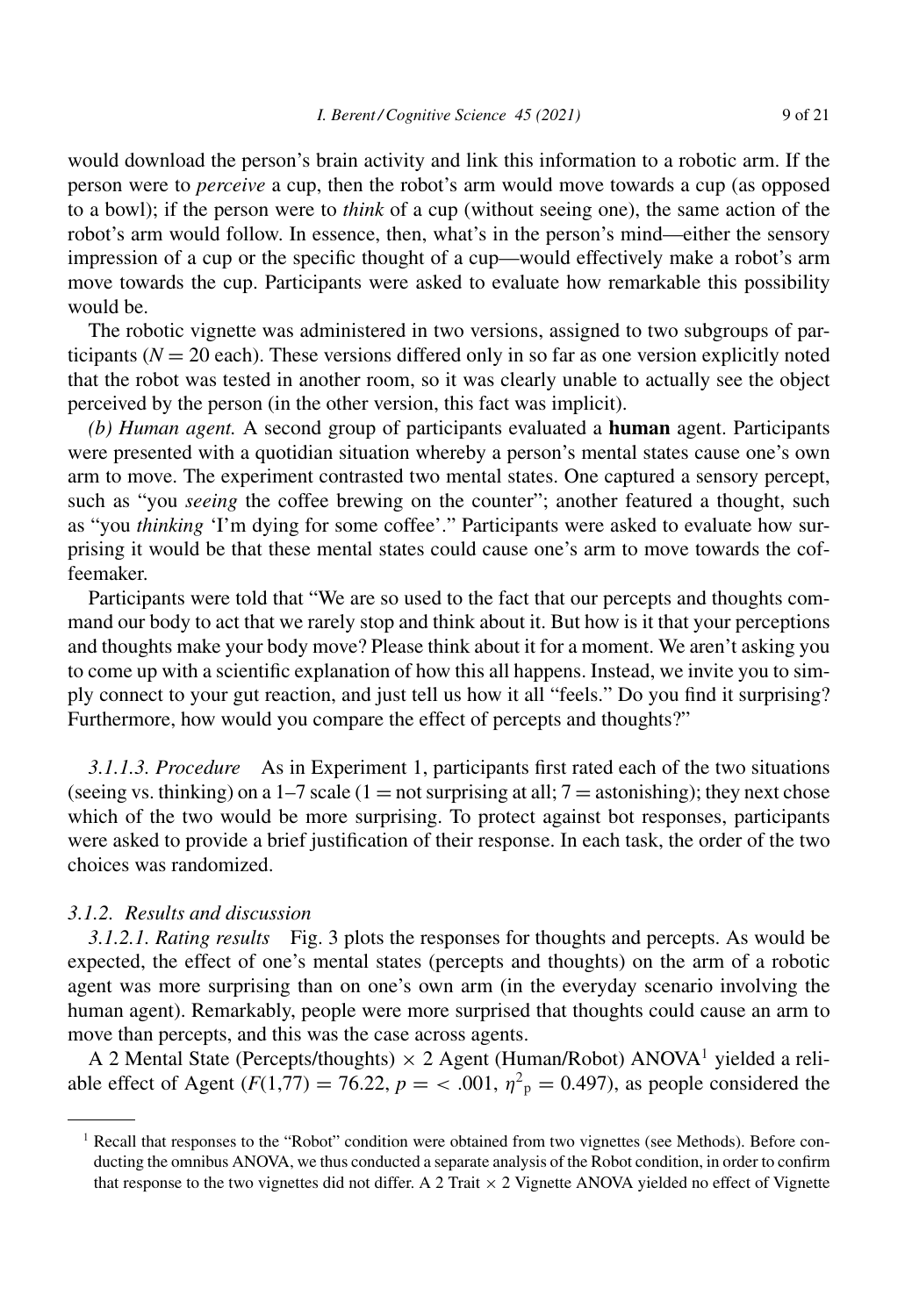

Fig 3. *The propensity of thoughts and percepts to command behavior*. Panel A plots the mean rating; Panel B presents the proportion choice of "thought" causes.

Robotic scenario more surprising than the Human agent, in the everyday situation. Critically, the main effect of Mental state was significant  $(F(1,77) = 20.82, p < .001, \eta^2_p = 0.213)$ , as participants considered the effect of thoughts more surprising than the effect of percepts, and this was the case regardless of Agent (for the interaction  $(F(1,77) = 1.56, p = .21,$  $\eta^2$ <sub>p</sub> = 0.002). A separate analysis confirmed that the effect of thoughts on the arm was still more surprising than percepts even for the Human agent, featured in the everyday scenario  $(F(1,39) = 5.07, p = .03, d = 0.201).$ 

*3.1.2.2. Forced choice* When asked to choose which mental state—thoughts or percepts would be a more surprising cause of a robotic arm to move, participants significantly chose thoughts ( $M = 0.80$ ,  $p < .001$ , exact binomial test). But when people considered the causes of one's own behavior, here, responses to thoughts and percepts did not differ reliably  $(M =$ 0.63,  $p = 0.156$ ; Exact binomial test), possibly because everyday behavior is unsurprising. The effect of Agent was significant by a directional test  $(Z = -1.68, p = .04$  one-tailed,  $H = 0.38$ ). Across Agents, however, the proportion of "thought" responses was significantly higher than chance  $(M = 0.71, p < .0002$ ; Exact binomial test). Overall, then, thoughts were considered more surprising causes of behavior than percepts.

These results show for the first time that when people explain the causes of behavior (the movement of an arm), they consider thoughts as less likely causes than sensory percepts. Strikingly, people considered one's thoughts as less likely to cause one's own arm to move (relative to percepts), although this last effect only emerged in ratings (but not in forced choice).

Before moving to explore the sources of this intuition, we ought to first obtain further evidence that this phenomenon is robust, and that it is not limited to the single case of reaching

 $(F(1,36) = 2.48, p < .13, \eta^2$ <sub>p</sub> = 0.06). Likewise, Vignette did not interact with Mental state  $F(1,36) = 1.46$ ,  $p < .24$ ,  $\eta^2$ <sub>p</sub> = 0.30). Accordingly, responses to the Robot condition were collapsed across the two lists.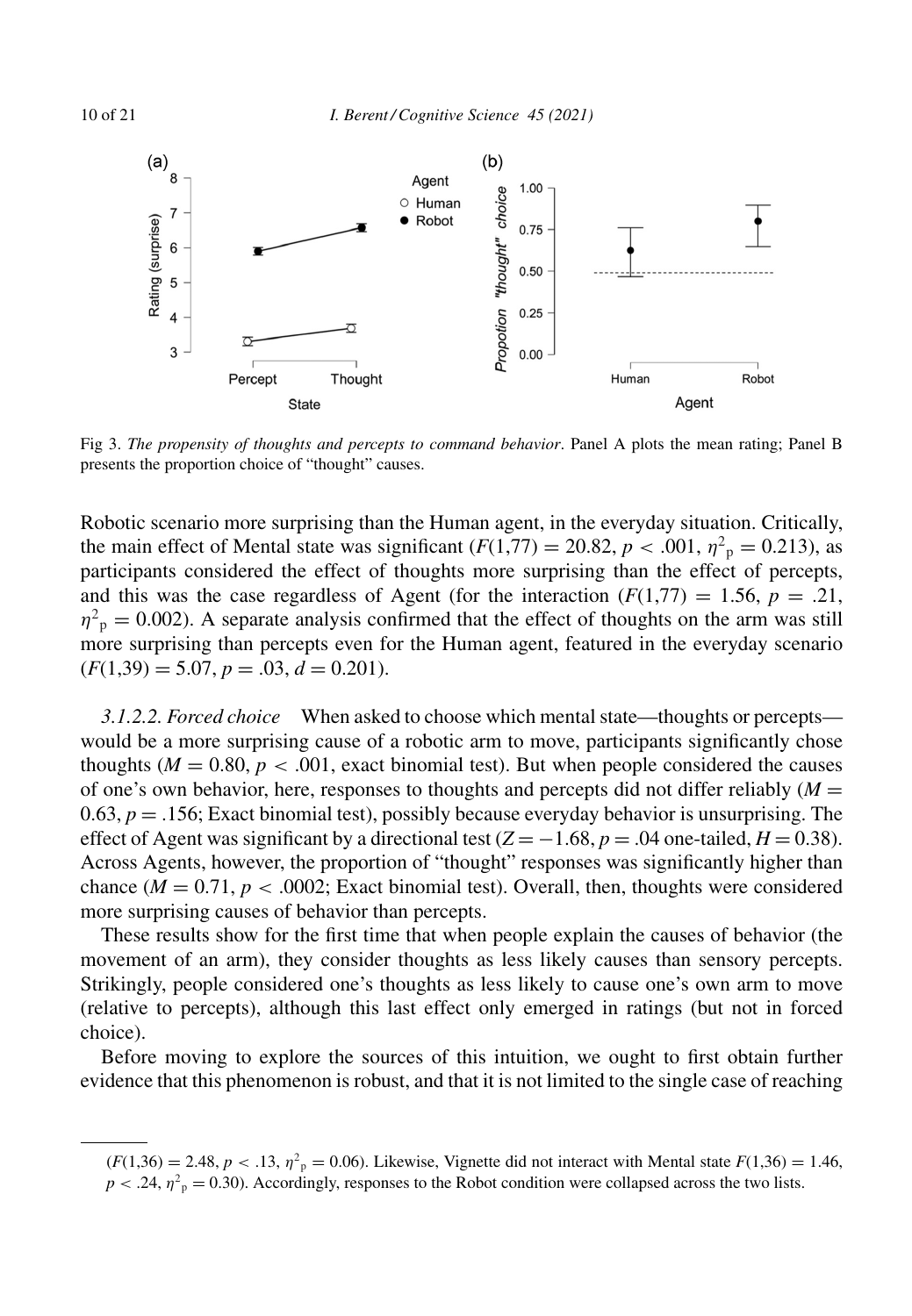for a cup of coffee and a single modality (seeing) and action (reaching). This is the goal of Experiment 3.

#### *3.2. Experiment 3: Everyday scenarios*

Experiment 3 seeks to demonstrate that laypeople consider the effect of thoughts more surprising than percepts using a broad range of everyday situations, and variety of sensory modalities.

As in Experiment 3, participants were presented with vignettes where the protagonist's actions (e.g., waking up, getting out of your bed, and walking towards the bathroom) is attributed to either sensory cause (e.g., hearing the alarm clock) or a specific thought (recalling your long list of things to do). We contrasted three such sensory modalities: sight, sound, and smell. Of interest is whether participants consider thoughts as more surprising causes of one's actions than percepts.

## *3.2.1. Methods*

*3.3.1.1. Participants* Forty participants were assigned to this experiment; one participant did not complete the experiment, resulting in a total of 39 participants. Participants were native English speakers, and they were recruited from Prolific.

*3.3.1.2. Materials* The materials consisted of eight vignettes. Each such vignette featured an everyday motor act by a protagonist, which was attributed to either a sensory cause or a specific thought. Three of these vignettes attributed the action to seeing (e.g., seeing/thinking of/about an ice-cream makes you change your course and step into the ice-cream store; seeing/thinking-about the soccer goal and the goalie makes Messi's foot kick the ball; seeing/thinking about the traffic light makes your foot press the gas); two featured smell (e.g., the smell/thought of dinner makes you step into the kitchen; the smell of smoke/thought of a fire makes you run to the near exit); and two featured audition (e.g., hearing the alarm clock/thinking about your day makes you step out of your bed; hearing the kettle/thinking the water is boiling makes your step into the kitchen). The instructions to the experiment (see Supplementary Information) invited participants to revisit these quotidian scenarios, connect to their gut feelings, and consider how surprising they "feel" (as in Experiment 2).

*3.3.1.3. Procedure* As in Experiment 2, participants first rated each of the two situations (seeing vs. thinking) on a 1–7 scale (1 = not surprising at all;  $7 =$  astonishing); they next chose which of the two would be more surprising. Within each of the eight vignettes, the order of the two causes (sensory vs. epistemic) was randomized. Likewise, in the forced choice task, the two alternatives were randomized.

# *3.2.2. Results and discussion*

*3.1.2.1. Rating results* Fig. 4 plots the surprise associated with epistemic versus perceptual causes—sights, sounds, and smells. An inspection of the means suggests that overall,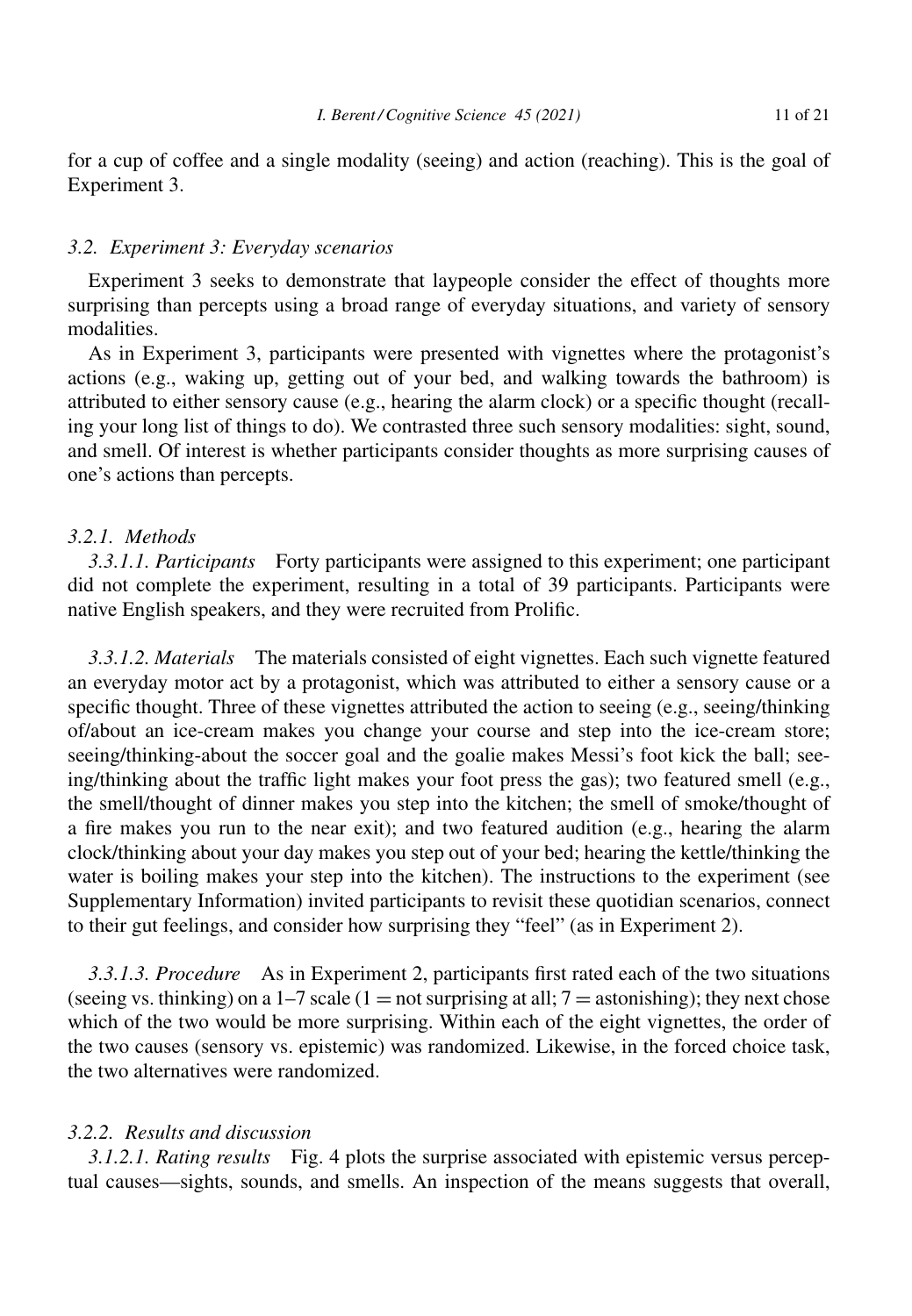

Fig 4. *The propensity of thoughts and percepts to command behavior*. Panel A plots the mean rating; Panel B presents the proportion choice of "thought" causes.

thoughts were considered more surprising causes of one's actions than percepts, and this was the case regardless of sensory modality.

*3.1.2.2. Forced choice* An inspection of Fig. 4 further suggests that, when participants were asked to directly contrast epistemic and perceptual states, they tended to choose "thoughts" as more surprising causes of one's action, and that was the case regardless of sensory modality. The proportion of "thinking" responses was significantly higher than chance for "seeing" ( $M = 0.59$ ,  $p < .002$ ; Exact binomial test), "hearing" ( $M = 0.68$ ,  $p < .0001$ ; Exact binomial test), and "smelling" $(M = 0.65, p < .0001$ ; Exact binomial test). A logistic regression model, comparing the proportion of "thinking" responses for the three sensory modalities was not significant ( $\chi^2(309) = 1.96$ ,  $p = .37$ ).

Thus, the intuition that epistemic causes are more surprising than percepts is a robust phenomenon that generalizes across stimulus modalities and actions. Having demonstrated the generality of the phenomenon, in subsequent experiments, we continue to explore the paradigmatic case of "seeing" an object versus "thinking" about one (as in Experiments 1 and 2). Our goal is to shed light on why epistemic causes are more surprising.

Experiment 4 examines whether responses to percepts and thoughts depend on their perceived materiality; Experiment 5 investigates whether the phenomenon specifically depends on situating these causes at the mental level.

#### **4. Can the mental states of one agent affect another's?**

# *4.1. Experiment 4 (two human agents): Epistemic causes are surprising when their behavioral consequences are salient*

Experiment 4 explores futuristic interactions, whereby it would be possible to have the percepts and thoughts of one agent (the transmitter) affect another (the receiver). If the transmitter sees/thinks of a cup, then this notion would be detected in the receiver—either internally (i.e., *covertly*, as activation in their brain) or externally—*overtly*, by causing the receiver's arm to move.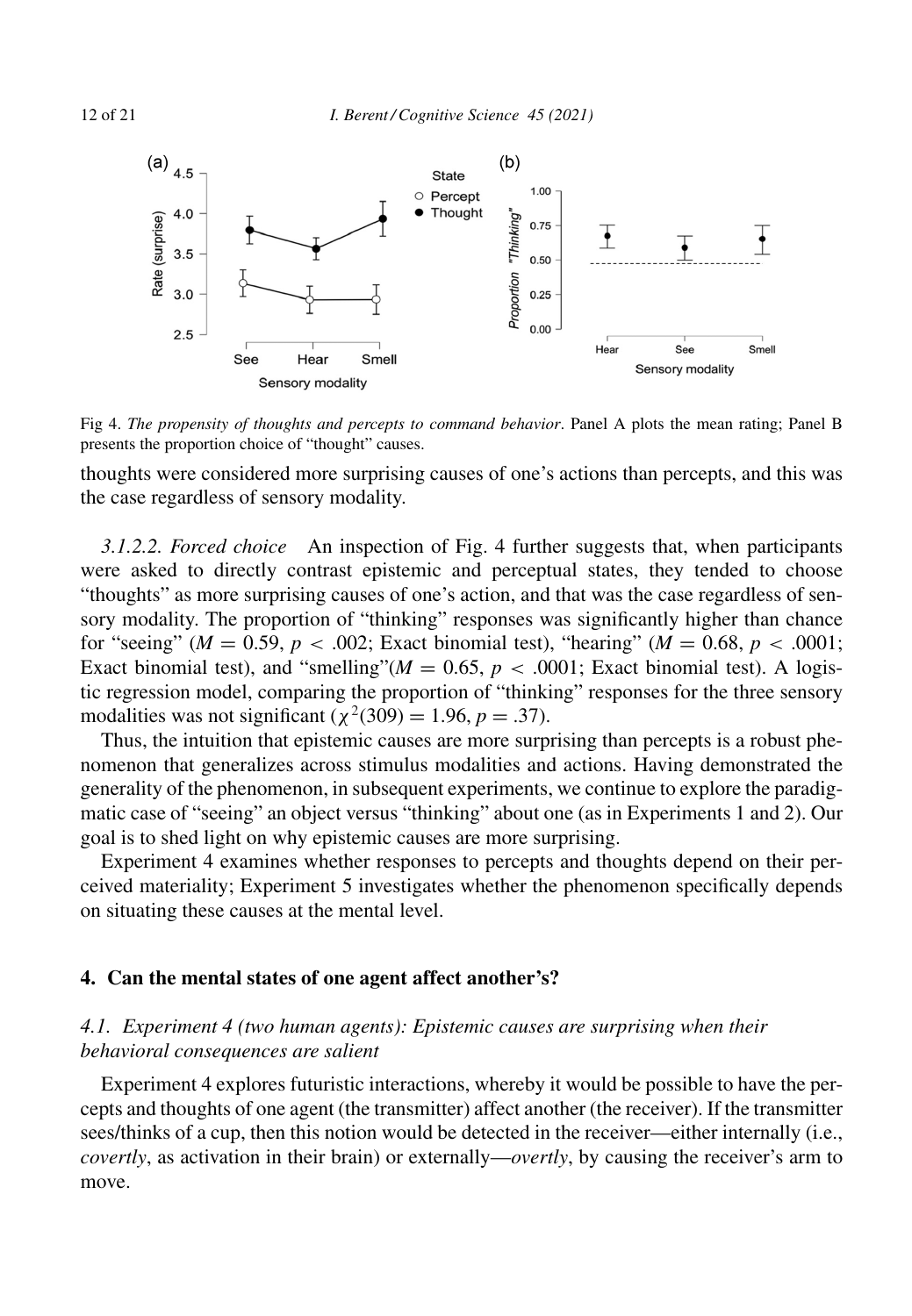If people believe that immaterial mental states cannot cause changes in the material body, then reactions to mentalistic causes should depend on two factors. One is the perceived *materiality* of the *cause*—the effect of (immaterial) thoughts should be more remarkable than (the more material) percepts. The second is the *salience* of the bodily *consequence*: the effect of thoughts on the external body (e.g., one's arm) should be more salient, hence, more surprising than covert, internal changes (e.g., within the brain).

# *4.1.1. Methods*

*4.1.1.1. Participants* Participants in Experiment 4 were adults, native English speakers, and they were recruited from Prolific. Since, in this experiment, all factors were manipulated within subjects, the sample size was set to a single group of 40 participants.

*4.1.1.2. Materials* Participants evaluated a futuristic situation, in which scientists are able to tell what a person sees or thinks without talking to the person or observing their actions. To demonstrate this, scientists would connect one person (the transmitter) to the brain of another person (the receiver). The goal would be to show that transmitter's percepts and thoughts can be recognized in the receiver.

The scientists evaluate such transmission in two tests. One test evaluates whether the transmitter's percepts and thoughts can lead to specific patterns of activation in the receiver's brain (i.e., covertly); another test evaluates whether the transmitter's percepts and thoughts can cause the receiver's arm to move (i.e., overtly). For each test (Brain activation vs. Arm movement), the goal is to determine whether the transmitter's percept/thought of an object (e.g., of a cup) could be detected in the receiver, either as a specific pattern of activation in the receiver's brain (for the "Brain" test) or by causing the receiver's arm to move towards that object (towards a cup, in the "Arm" test).

*4.1.1.3. Procedure* For each such test (Brain vs. Arm), participants first rated how remarkable it would be that the transmitter's percepts and thoughts would affect the receiver. Participants indicated how remarkable it would be that the transmitter's *seeing* a specific object (e.g., a cup) would affect the receiver; they likewise indicated how remarkable it would be that the transmitter could affect the receiver only by *thinking* of an object (e.g., a cup), without actually seeing one (on a  $1-7$  scale; 1 = not remarkable at all; 7 = astonishing). Next, participants made a forced choice as to which of the transmitter's two states (percepts/thoughts) would be more remarkable if it were to affect the receiver. Participants made these two responses (rating and choice) for a single test (e.g., the Brain), and next for the other (e.g., Arm test). The order of the two tests (Brain/Arm) and the two questions within a test (for thoughts and percepts) was randomized. To protect against bot responses, participants were also asked to provide a brief justification of their response.

# *4.1.2. Results and discussion*

*4.1.2.1. Rating results* An inspection of the rating means (Fig. 5) suggests that, when participants considered the effect of mental states internally, on brain activation, responses to percepts and thoughts did not differ (in line with the rating results of Experiment 1). But when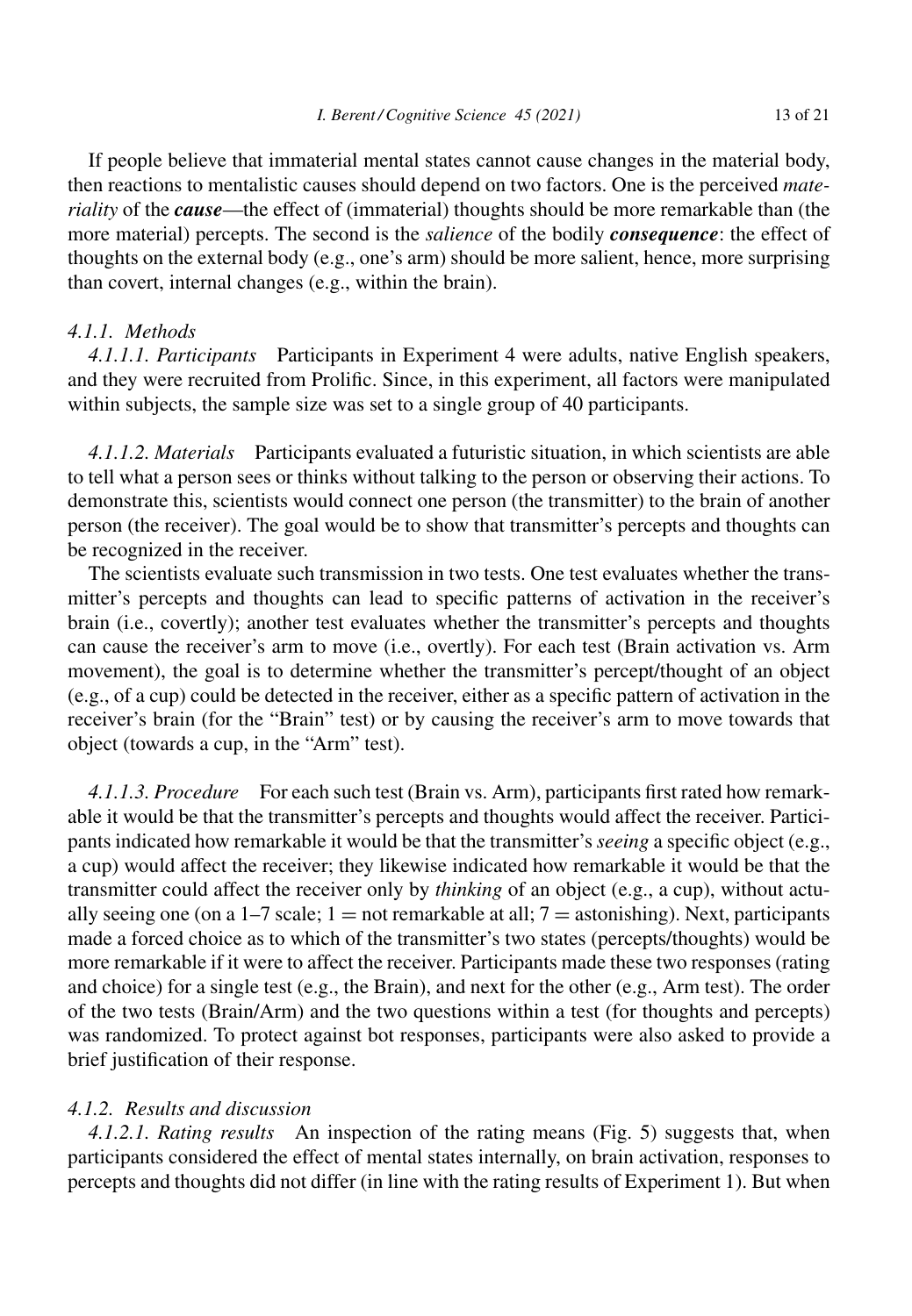

Fig 5. *Mental causation of internal and external bodily consequences (in Experiment 3)*. Panel A plots the mean rating; Panel B provides the proportion choices of "thought" causes.

mental states were shown to affect the arm, here, people considered the effect of thought more surprising than percepts (in line with Experiments 2 and 3).

A 2 Test (Brain/Arm) × 2 Mental State (Percept/thought) ANOVA yielded a reliable effect of test  $(F(1,39) = 7.83, p < .009, \eta^2_p = 0.167)$ , as participants rated the Arm test more remarkable than the Brain test. The main effect of Mental state was not significant (*F*(1,39)  $= 2.93, p < .10, \eta^2$ <sub>p</sub> = 0.07), but Test and Mental State interacted (*F*(1,39) = 6.74, *p* = .01  $\eta^2$ <sub>p</sub> = 0.147).

The simple main effect of State was significant for the Arm test  $(F(1,39) = 7.92, p < .009,$  $d = 0.402$ ), but not for the Brain test ( $F < 1$ ). Additionally, the Arm test was more remarkable only for thoughts  $(F(1,39) = 14.79, p < .001, d = 0.46)$ , but not for Percepts  $(F < 1)$ .

*4.1.2.2. Forced choice* Participants considered thoughts more remarkable than percepts when their effect was detected externally, in the Arm test  $(M = 0.83, p < .001$ ; Exact binomial test), but only marginally so when they were detected internally, in the Brain test ( $M = 0.65$ , *p* < .08; Exact binomial test). Additionally, people were more likely to choose thoughts as remarkable when their effect was evident externally (in the arm) than internally (in the brain,  $p = .03$ , McNemar test).

# *4.2. Experiment 5 (two robotic agents): Epistemic causes are surprising when they are ascribed to mental states*

Experiment 5 examined whether epistemic causes of behavior are surprising because people perceive them as mental states. To this end, Experiment 5 re-examined interactions between two agents, a transmitter and a receiver, except that here, the agents were two robots.

The critical manipulation concerned the level of analysis, used to describe the causes of the receiver's action. One group of participants was told that the receiver's actions arose from mental states ("percepts" and "thoughts"), whereas another group was told that these actions were caused by hardware (i.e., physical) states. As in Experiment 4, the "receiver" was evaluated in two "tests"— either internally or externally, but since robotic states are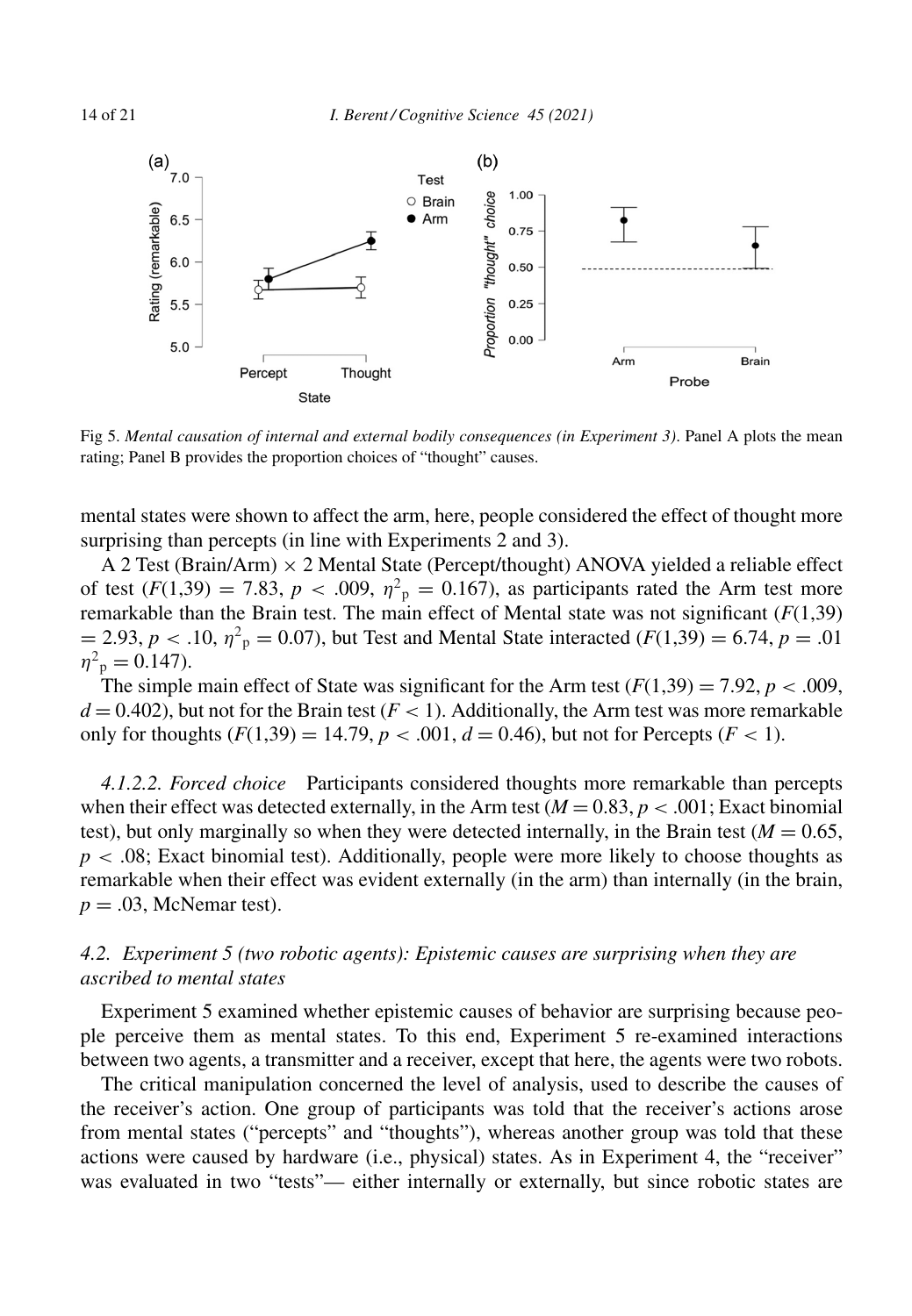readily amenable to physicalist description (more so than humans'), the effect of Test would be likely attenuated.

Our main interest is whether the perception of this interaction depends on the mentalistic description. If epistemic causes of behavior are surprising because people ascribe them to mental states, then epistemic causes should be more remarkable than percepts only in the Mentalistic—but not in the Physicalist condition.

# *4.2.1. Methods*

*4.2.1.1. Participants* Two groups of participants (*N* = 40 each) took part in Experiment 5. They were adult native English speakers, and they were recruited from Prolific.

*4.2.1.2. Materials* Participants in Experiment 5 were invited to consider a futuristic scenario, involving the transmission of percepts and thoughts between two robotic agents (a transmitter and a receiver).

The scientist examined whether the perceptual and epistemic state of the transmitter can cause change in the receiver. The critical manipulation concerned the level of analysis at which the cause is captured. For one group of participants, these states were described using a *mentalistic* language. They were told that in each test, the transmitter would either *see* a specific object (e.g., a cup) or only *think* of that object (without seeing one). Another group of participants read a description that referred to these states in strictly *physicalist* terms—as the detection of an object in the environment or as the activation of information about a particular object, without actually detecting the object in the environment.

To determine whether the transmission was effective, the scientists would administer two tests. The **localization** test would examine whether the transmitter's mental states (percepts or thoughts) had caused the receiver's hardware to turn on the appropriate circuit for that particular object (e.g., a cup) in the receiver's robotic hardware. The **action** test would examine whether the transmitter's mental states had caused the robot's arm to move towards the corresponding object (e.g., a cup).

*4.2.1.3. Procedure* As in previous experiments, participants first rated how remarkable it would be that the transmitter's percept/thought could turn on a circuit/move the arm of the receiver  $(1 = not remarkable at all; 7 = astonishing)$ ; next participants made a forced choice as to which of the two states (percept/thought) would be a more remarkable cause for these internal or external consequences. Participants first made these two responses (rating and choice) for one test (e.g., the localization test) and then considered the other test (e.g., the action test). The order of the two tests and the two mental states (percepts/thoughts) within it was randomized. To protect against bot responses, participants were also asked to provide a brief justification of their response.

# *4.2.2. Results and discussion*

*4.2.2.1. Rating results.* An inspection of the means (Fig. 6) suggests that, when the transmitter's states were described in physicalist terms, responses to percepts and thoughts did not differ. But when these states were described in mentalistic language, participants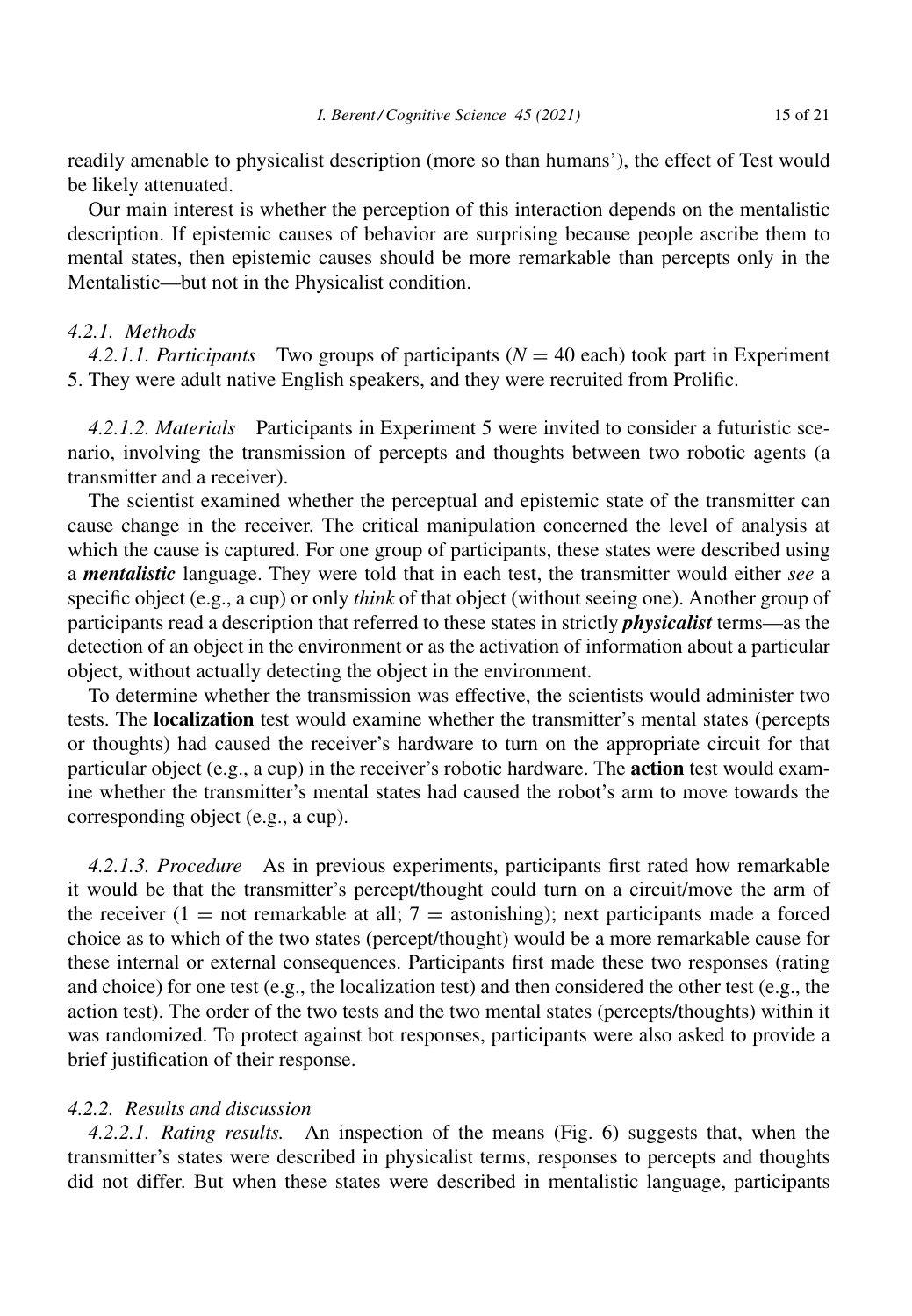

Fig 6. *The effect of mentalistic description on evaluating the causes of behavior* (in Experiment 4). Panel A plots the rating of percepts and thoughts; Panel B plots the proportion choices of "thought" as the cause of behavior.

considered the effect of the transmitter's thoughts more remarkable than percepts. Additionally, the "mentalistic" manipulation only affected responses to thoughts, but not to percepts (for the cell means, see Table 1).

A 2 Level (Mentalistic/Physicalist)  $\times$  2 Mental state (Percepts/thoughts)  $\times$  2 Test (Localization/Action) ANOVA yielded a reliable effect of Mental states  $(F(1,78) = 12.11, p < .001,$  $\eta^2$ <sub>p</sub> = 0.134) as thoughts were considered more remarkable than percepts. The effect of test was not significant  $(F < 1)$  nor did it interact with any other factor (all  $p > .11$ ). Critically, there was a reliable interaction of Level  $\times$  Mental state ( $F(1,78) = 4.47$ ,  $p = .04$ ,  $\eta^2$ <sub>p</sub> = 0.054).

A simple main effect analysis showed that the transmission of thoughts was considered more remarkable than percepts only when these states were described using mentalistic level  $(F(1,78) = 26.44, p < .001, d = 0.774)$ , but not when these states were described in physicalist terms  $(F < 1)$ . Additionally, Level (i.e., the contrast between the Mentalist and Physicalist conditions) modulated responses to thoughts  $(F(1,78) = 3.97, p = .05, d = 0.442)$  but not to percepts  $(F < 1)$ 

|      |             | Test       |                |         |         |
|------|-------------|------------|----------------|---------|---------|
|      |             | Activation |                | Action  |         |
|      |             | Percept    | <b>Thought</b> | Percept | Thought |
| Mean | Physicalist | 5.05       | 5.08           | 5.03    | 5.28    |
|      | Mentalistic | 5.13       | 5.8            | 5.03    | 5.48    |
| SD   | Physicalist | 1.30       | 1.29           | 1.14    | 0.96    |
|      | Mentalistic | 1.18       | 1.30           | 1.27    | 1.09    |

Table 1 Mean ratings in Experiment 5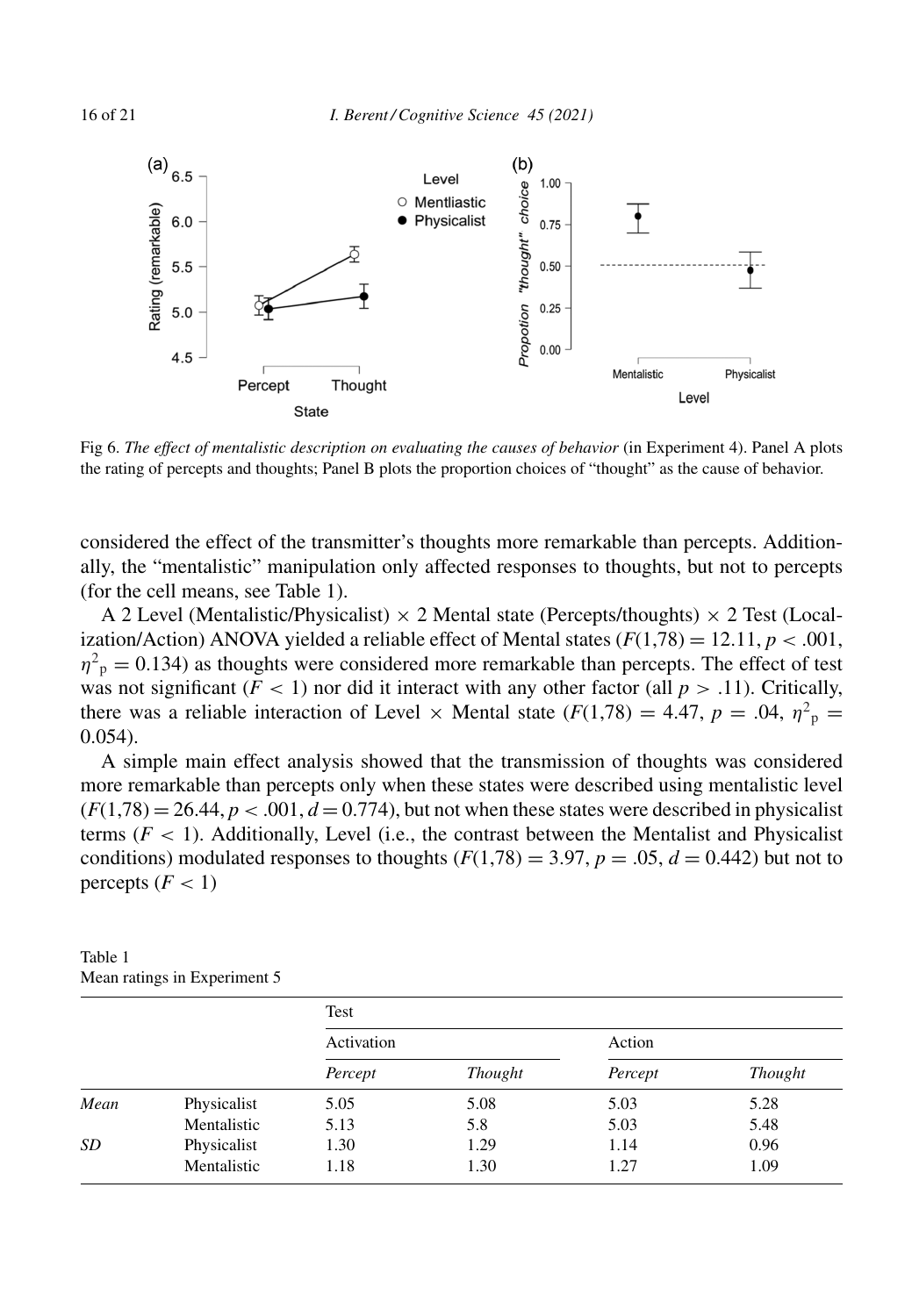*4.2.2.2. Choice analysis.* When asked to choose between percepts or thoughts, participants in the Mentalistic condition considered the transmission of thoughts more remarkable than percepts, as the proportion of "thought" choices was reliably higher than chance  $(M =$ 0.80,  $p < .001$ ; Exact binomial test). But when states were described in Physicalist terms, participants did not consider the transmission of thoughts particularly remarkable, as the proportion of "thought" responses did not differ from chance  $(M = 0.48, p = .74)$ .

The proportion of "thought" responses was next submitted to a 2 Experiment  $\times$  2 Test Generalized Linear Model. The effect of Level was significant ( $\chi^2 = 17.22$ ,  $p < .001$ ), as people considered the transmission of thoughts more remarkable in the Mentalistic relative to the Physicalist conditions. The effect of Test and the interaction were not significant ( $\chi^2$  < 1; in the Mentalistic condition:  $M = 0.80$ ,  $M = 0.20$ ; for the Physicalist condition:  $M = 0.45$ ,  $M = 0.50$ , for the Activation and Action tests, respectively)

Thus, when participants considered whether the states of one robotic agent could affect another, their conclusions varied, depended on the appeal to the mind. Epistemic states were considered less likely to affect action when they were described in mentalistic terms (as thoughts), but not when were described as physical states (as hardware activation).

# **5. General discussion**

People routinely explain the behavior of agents by appealing to their thoughts. Behavior, however, entails changes in the body (e.g., moving one's arm), whereas people are known to be dualists—they consider thoughts as ethereal, distinct from the body (e.g., Bloom, 2004; Chudek et al., 2018; Forstmann & Burgmer, 2015). Are people, then, tacitly puzzled by the capacity of thoughts to command the body?

Experiments 1 first confirmed that thoughts (e.g., thinking about a cup) are indeed considered more ethereal than matched sensory percepts (e.g., seeing a cup). When forced to choose among percepts and thoughts, participants considered thoughts as less likely to manifest in the body (in the brain), and as more likely to exist without it (in the afterlife).

Experiments 2–5 next evaluated whether people consider thoughts as less likely to command the body (relative to percepts). Experiment 2 showed that participants were more surprised by the capacity of one's thought to cause an arm to move—either one's own arm, or the arm of a robot; Experiment 3 confirmed that this phenomenon is robust: epistemic causes are more surprising than percepts, and this was the case across multiple scenarios and percepts from multiple sensory modalities. Experiment 4 further demonstrated that, unlike perceptual causes, epistemic causes (thoughts) are more puzzling when their effect is salient (external arm movement vs. internal brain activation). Turning to robotic agents, Experiment 5 showed that epistemic causes are puzzling only when they are described in mentalistic terms (as thoughts, but not as hardware activation). Together, these results establish that laypeople are indeed covertly puzzled by the capacity of thoughts to command action in the body.

Why are people puzzled? It does not appear that people simply find epistemic causes confusing. First, people did not consider thoughts as uniformly less likely to play a role. As in previous research (e.g., Bering & Bjorklund, 2004), participants considered thoughts as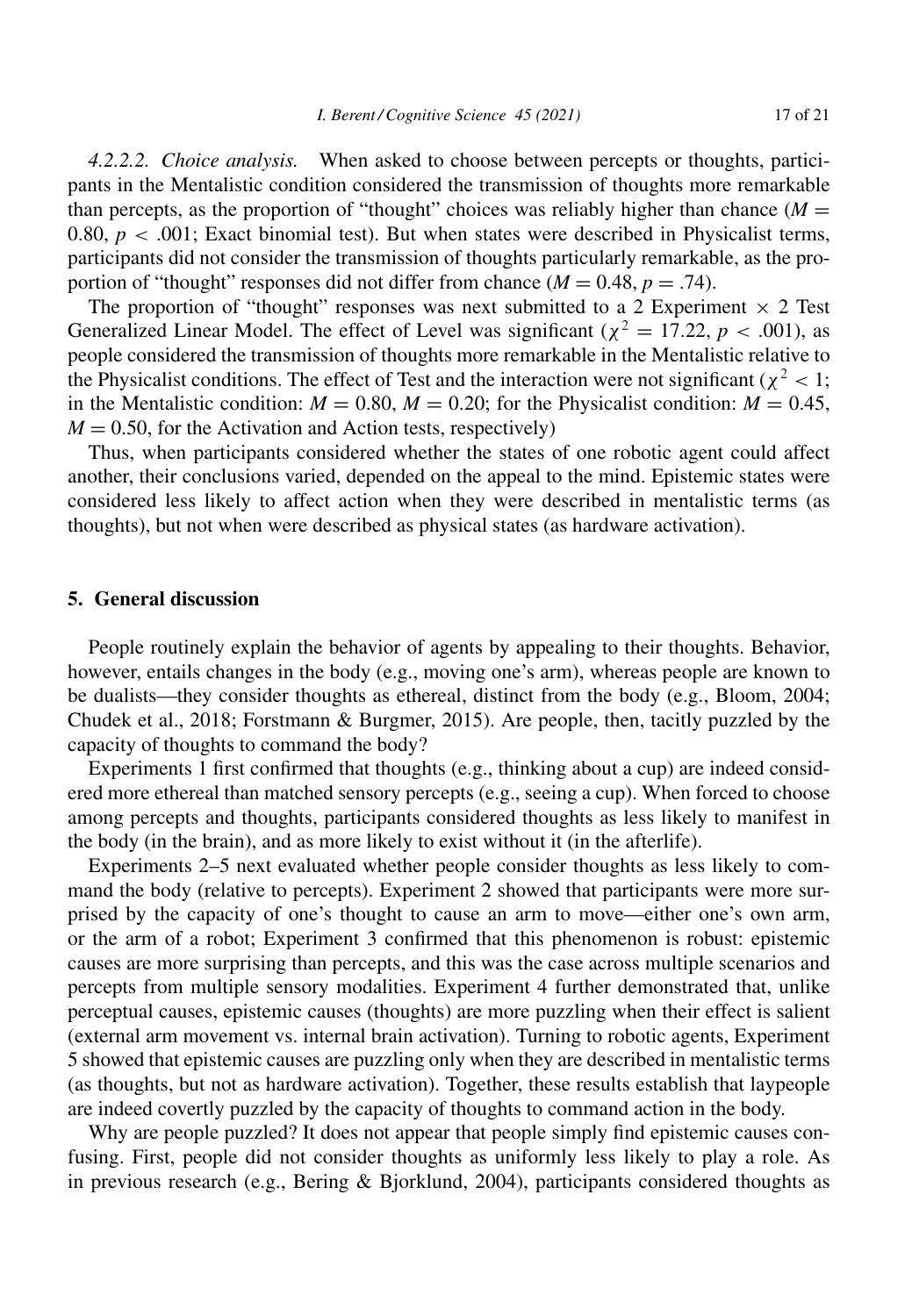more likely to persist in the afterlife. Second, their puzzlement with epistemic causation was selective—it only occurred when epistemic causes were salient and mentalistic.

Another possibility is that epistemic causes (thinking causes action) are surprising because people believe that, to act on an object (e.g., grab a cup), one ought to perceive it (e.g., see the cup), but our epistemic vignettes do not list this perceptual information. Epistemic causes, then, might be surprising not because they are disembodied but rather because in these conditions, the agent acts without having the requisite perceptual information.

This explanation, however, does not fully capture the results. While it is true that action typically requires perception, action also requires goals, and in these vignettes, perceptual causes listed no such motives for behavior. So it is unclear why the absence of perceptual information (in the "thinking" condition) would be inherently more surprising than the absence of goals (in the "perception" condition). Furthermore, this proposal fails to explain why epistemic causes are more surprising only in the Mentalistic, but not in the Physicalist condition (in Experiment 5).

Quite possibly, people are puzzled because the possibility that thoughts can cause action elicits a dissonance between three systems of intuitive cognition: ToM, intuitive dualism, and intuitive physics. Per ToM, the behavior of agents is caused by their mental states (Leslie, 1987; Leslie et al., 2004). Per dualism, however, thoughts seem ethereal, distinct from the body (Bloom, 2004). Thus, for the dualist, the effect of thoughts on behavior implies that the ethereal mind can affect the body. But since bodies are material objects (chunks of matter), and since per intuitive physics, objects can only interact by immediate contact (Spelke, 1994), ethereal thoughts cannot cause motion in bodies.

This conflict—between ToM and dualism, on the one hand, and intuitive physics, on the other—does not necessarily mean that epistemic explanations of behavior are utterly inconceivable. Indeed, the constraints of dualism and intuitive physics could be violable (see Appendix I in the Supplementary Information). If so, epistemic explanations could be endorsed even if they violate intuitive physics. Critically, such violations ought to incur a measurable cost—the notion that thoughts can command behavior ought to be surprising, just as the results indeed show.

The present results, however, do not establish whether the puzzling effect of thoughts indeed arises from dualism and intuitive physics. While the results make it clear that participants consider epistemic states as relatively disembodied (in line with dualism, and contrary to modern science), the source of participants' dualist intuitions and their generality are uncertain.

One limitation arises from the experimental instructions. Because the instructions explicitly pointed out to participants that it is surprising that thoughts and percepts can cause behavior, one cannot rule out the possibility participants' surprise arose, in part, from the experimental instructions. This fact alone, however, can hardly account for the present findings. Indeed, the key outcome, here, is not merely that participants are surprised at mind–body interactions. Rather, it is that they consider the effect of thoughts *more* surprising than percepts. The experimental instructions offer absolutely no hint of this possibility. Likewise, the instructions do not explain why such interactions are surprising only when they are described in mentalistic (but not physicalist) terms. Moreover, related results (Sandoboe & Berent, 2021) suggest that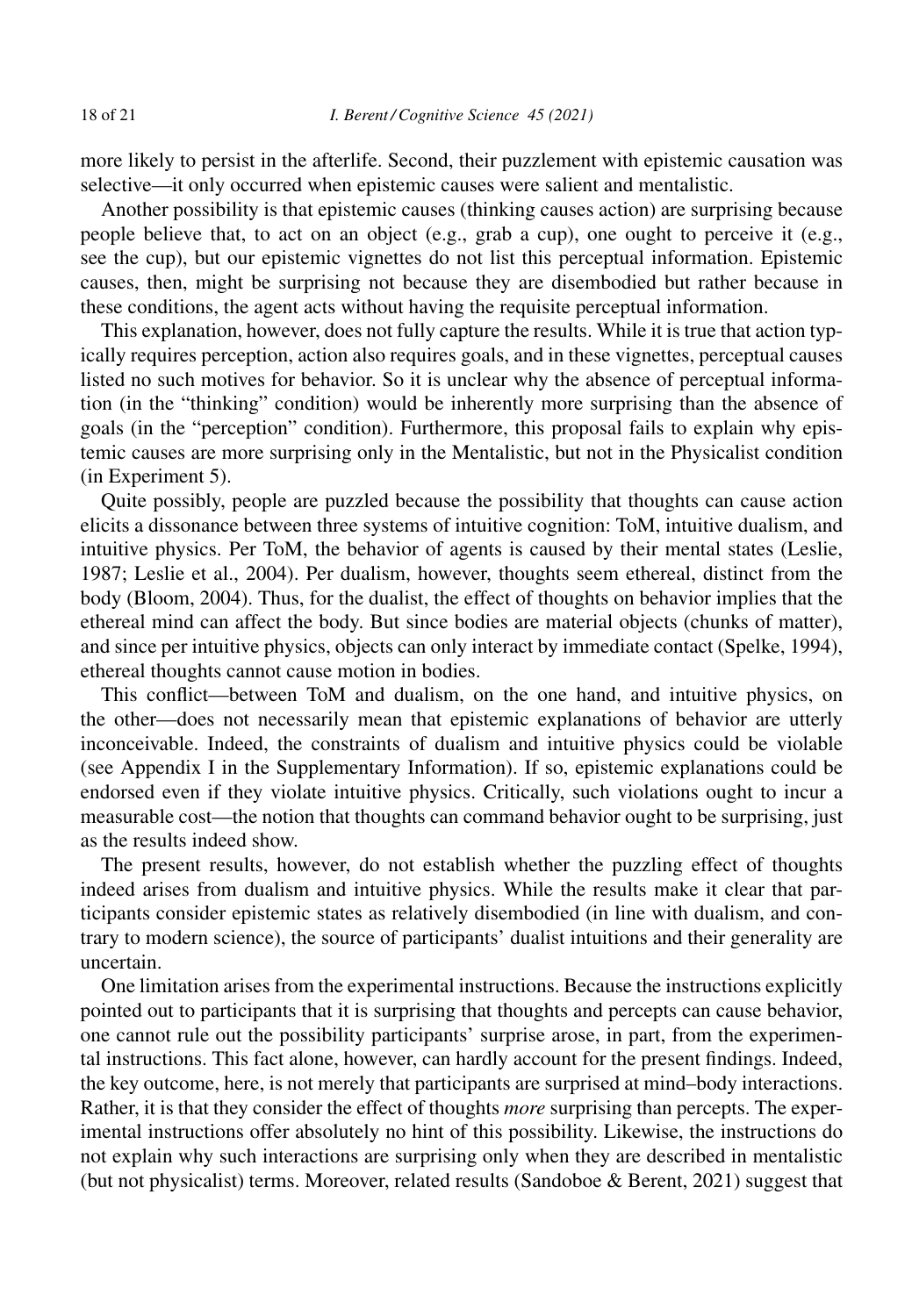a mind–body dissonance emerges when participants are merely asked to contrast brain- and behavioral tests for various clinical conditions (without any reference to mind–body interactions at all). Accordingly, it is highly unlikely that the mind–body dissonance is an artifact of the experimental task.

A second limitation of our current findings relates to the generality of the present results. Because these data obtain solely from Western, Educated, Industrial, Democratic (WEIRD) participants, we cannot ascertain whether the participants' dualists tendencies arise from intuitive psychology or from Western culture. Likewise, the data from WEIRD participants do not allow us to determine whether the physicalist intuitions of these participants reflect their intuitive physical understanding or their formal training in science. Past research, however, has shown that the mind–body dichotomy is not limited to WEIRD participants (Chudek et al., 2018; Kuhlmeier et al., 2004). Other results show that the physical intuitions of Western adults are shaped by intuitive physics, and these principles can interfere with science learning (e.g., McCloskey & Kohl, 1983; Shtulman, 2017). Still, whether these results would extend to small-scale societies remains to be seen.

Notwithstanding these limitations, the present findings are nonetheless striking. Mentalistic explanations are at the center of our intuitive psychology: this is how we understand ourselves and others. Despite their quotidian and ubiquitous use, mentalistic explanations are not fully satisfactory. People are covertly puzzled by the capacity of thoughts to command the body.

The discomfort with mentalistic epistemic causes could further explain why laypeople are seduced by neuroscience (Weisberg, Keil, Goodstein, Rawson, & Gray, 2008). Since neuroscience attributes behavior to the body (brain), it alleviates the mind–body dissonance that is inherent in the mentalistic account (Berent, 2020; Sandoboe & Berent, 2021). Future research ought to further evaluate this possibility.

# **Acknowledgments**

The author declares no conflicts to disclose. All data are provided in a supplementary file, available online.

# **References**

- Astuti, R., & Harris, P. L. (2008). Understanding mortality and the life of the ancestors in rural Madagascar. *Cognitive Science*, *32*(4), 713–740.<https://doi.org/10.1080/03640210802066907>
- Baron-Cohen, S., Leslie, A. M., & Frith, U. (1985). Does the autistic child have a 'theory of mind'? *Cognition*, *21*(1), 37–46. [https://doi.org/10.1016/0010-0277\(85\)90022-8](https://doi.org/10.1016/0010-0277(85)90022-8)
- Berent, I. (2020). *The blind storyteller: How we reason about human nature*. Oxford, England: Oxford University Press.
- Berent, I., Platt, M., & Sandoboe, G. M. (2021). Empiricism is natural: it arises from dualism and essentialism. In T. Lombrozo, J. Knobe, & S. Nichols (Eds.), *Oxford Studies in Experimental Philosophy* (Vol. 4, pp. 112–154): Oxford University Press
- Bering, J., McLeod, K., & Shackelford, T. (2005). Reasoning about dead agents reveals possible adaptive trends. *Human Nature*, *16*(4), 360–381.<https://doi.org/10.1007/s12110-005-1015-2>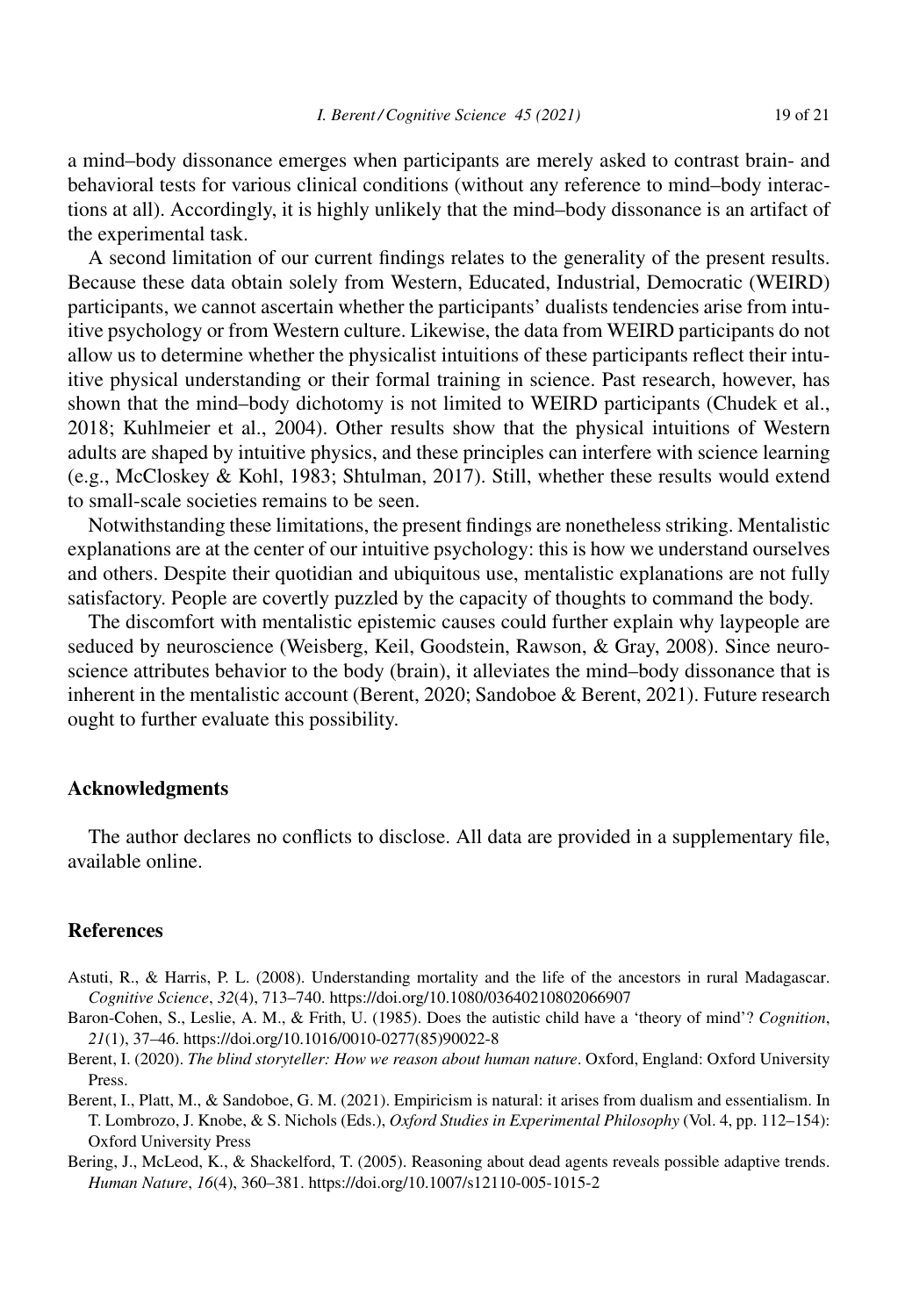- Bering, J. M., & Bjorklund, D. F. (2004). The natural emergence of reasoning about the afterlife as a developmental regularity. *Developmental Psychology*, *40*(2), 217–233.<https://doi.org/10.1037/0012-1649.40.2.217>
- Bering, J. M., Blasi, C. H., & Bjorklund, D. F. (2005). The development of 'afterlife' beliefs in religiously and secularly schooled children. *British Journal of Developmental Psychology*, *23*(4), 587–607. [https://doi.org/10.](https://doi.org/10.1348/026151005x36498) [1348/026151005x36498](https://doi.org/10.1348/026151005x36498)
- Bloom, P. (2004). *Descartes' baby: How the science of child development explains what makes us human*. New York: Basic Books.
- Boyer, P. (2018). *Minds make societies: How cognition explains the world humans create*. New Haven, CT: Yale University Press.
- Chudek, M., McNamara, R. A., Birch, S., Bloom, P., & Henrich, J. (2018). Do minds switch bodies? Dualist interpretations across ages and societies. *Religion, Brain & Behavior*, *8*(4), 354–368. [https://doi.org/10.1080/](https://doi.org/10.1080/2153599X.2017.1377757) [2153599X.2017.1377757](https://doi.org/10.1080/2153599X.2017.1377757)
- Cohen, E., & Barrett, J. (2008). When minds migrate: Conceptualizing spirit possession. *Journal of Cognition & Culture*, *8*(1/2), 23–48.<https://doi.org/10.1163/156770908x289198>
- Cohen, E., Burdett, E., Knight, N., & Barrett, J. (2011). Cross-cultural similarities and differences in person-body reasoning: Experimental evidence from the United Kingdom and Brazilian Amazon. *Cognitive Science*, *35*(7), 1282–1304.<https://doi.org/10.1111/j.1551-6709.2011.01172.x>
- Forstmann, M., & Burgmer, P. (2015). Adults are intuitive mind-body dualists. *Journal of Experimental Psychology: General*, *144*(1), 222–235.<https://doi.org/10.1037/xge0000045>
- Forstmann, M., Burgmer, P., & Mussweiler, T. (2012). "The mind is willing, but the flesh is weak": The effects of mind-body dualism on health behavior. *Psychological Science*, *23*(10), 1239–1245. [https://doi.org/10.1177/](https://doi.org/10.1177/0956797612442392) [0956797612442392](https://doi.org/10.1177/0956797612442392)
- Gottfried, G. M., Gelman, S. A., & Schultz, J. (1999). Children's understanding of the brain: From early essentialism to biological theory. *Cognitive Development*, *14*(1), 147–174. [https://doi.org/10.1016/S0885-2014\(99\)](https://doi.org/10.1016/S0885-2014(99)80022-7) [80022-7](https://doi.org/10.1016/S0885-2014(99)80022-7)
- Hamlin, J. K., Wynn, K., & Bloom, P. (2007). Social evaluation by preverbal infants. *Nature*, *450*(7169), 557–559.
- Hamlin, J. K., Wynn, K., & Bloom, P. (2010). Three-month-olds show a negativity bias in their social evaluations. *Developmental Science*, *13*(6), 923–929.<https://doi.org/10.1111/j.1467-7687.2010.00951.x>
- Hamlin, J. K., Wynn, K., Bloom, P., & Mahajan, N. (2011). How infants and toddlers react to antisocial others. *Proceedings of the National Academy of Sciences of the United States of America*, *108*(50), 19931–19936. <https://doi.org/10.1073/pnas.1110306108>
- Hamlin, K. J., Ullman, T., Tenenbaum, J., Goodman, N., & Baker, C. (2013). The mentalistic basis of core social cognition: Experiments in preverbal infants and a computational model. *Developmental Science*, *16*(2), 209– 226.<https://doi.org/10.1111/desc.12017>
- Harris, P. L., & Giménez, M. (2005). Children's acceptance of conflicting testimony: The case of death. *Journal of Cognition & Culture*, *5*(1/2), 143–164.<https://doi.org/10.1163/1568537054068606>
- Heflick, N. A., Goldenberg, J. L., Hart, J., & Kamp, S. M. (2015). Death awareness and body–self dualism: A why and how of afterlife belief. *European Journal of Social Psychology*, *45*(2), 267–275. [https://doi.org/10.1002/](https://doi.org/10.1002/ejsp.2075) [ejsp.2075](https://doi.org/10.1002/ejsp.2075)
- Hood, B., Gjersoe, N. L., & Bloom, P. (2012). Do children think that duplicating the body also duplicates the mind? *Cognition*, *125*(3), 466–474.<https://doi.org/10.1016/j.cognition.2012.07.005>
- Kuhlmeier, V. A., Bloom, P., & Wynn, K. (2004). Do 5-month-old infants see humans as material objects? *Cognition*, *94*(1), 95–103.
- Lane, J. D., Zhu, L., Evans, E. M., & Wellman, H. M. (2016). Developing concepts of the mind, body, and afterlife: Exploring the roles of narrative context and culture. *Journal of Cognition and Culture*, *16*(1-2), 50– 82.<https://doi.org/10.1163/15685373-12342168>
- Leslie, A. M. (1987). Pretense and representation: The origins of "theory of mind". *Psychological Review*, *94*, 412–426.
- Leslie, A. M., Friedman, O., & German, T. P. (2004). Core mechanisms in "theory of mind". *Trends in Cognitive Sciences*, *8*(12), 528–533.